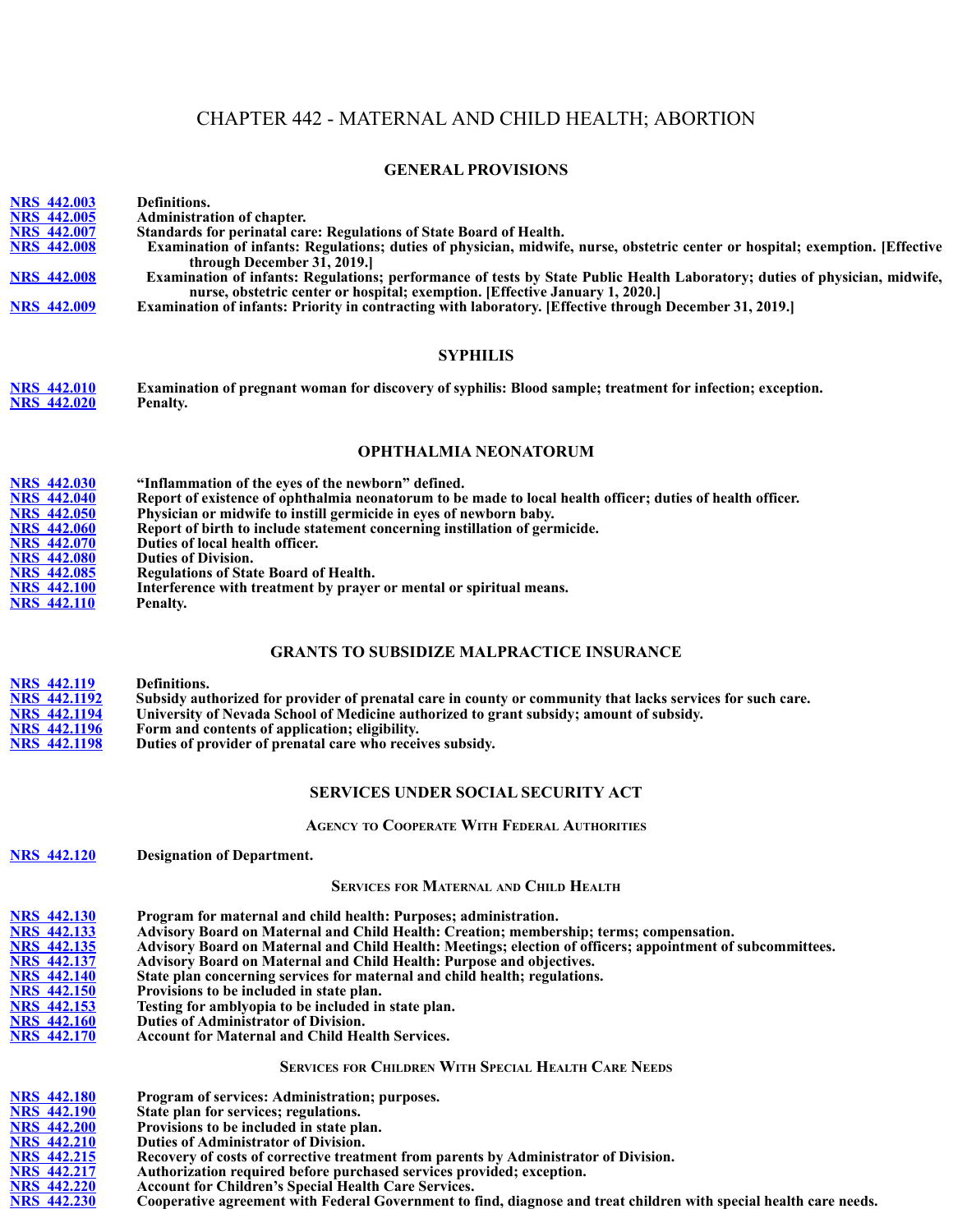#### **ABORTION**

| <b>NRS</b> 442.240  | "Abortion" defined.                                                                                                         |
|---------------------|-----------------------------------------------------------------------------------------------------------------------------|
| <b>NRS</b> 442.250  | Conditions under which abortion permitted. [NRS 442.250] was submitted to and approved by referendum at the 1990 general    |
|                     | election and therefore is not subject to legislative amendment or repeal.                                                   |
| <b>NRS</b> 442.252  | Physician to obtain informed consent before performing abortion.                                                            |
| <b>NRS</b> 442.253  | Requirements for informed consent.                                                                                          |
| <b>NRS</b> 442.255  | Notice to custodial parent or guardian; request for authorization for abortion; rules of civil procedure inapplicable.      |
| <b>NRS 442.2555</b> | Procedure if district court denies request for authorization for abortion: Petition; hearing on merits; appeal.             |
| <b>NRS</b> 442.256  | Records.                                                                                                                    |
| <b>NRS</b> 442.257  | Criminal penalty.                                                                                                           |
| <b>NRS</b> 442.260  | Division to adopt regulations governing performance and reporting of abortions.                                             |
| <b>NRS</b> 442.265  | Hospital to submit monthly report to State Registrar of Vital Statistics.                                                   |
| <b>NRS</b> 442.268  | Civil immunity of person performing judicially authorized abortion in accordance with provisions of NRS 442.240 to 442.270, |
|                     | inclusive.                                                                                                                  |
| <b>NRS 442.270</b>  | Liability for failure to exercise reasonable care to preserve life of infant born as result of attempted abortion.          |
|                     |                                                                                                                             |
|                     |                                                                                                                             |

## **BIRTH DEFECTS AND ADVERSE BIRTH OUTCOMES**

| <b>NRS</b> 442.300 | Definitions.                                                                                                                                                 |
|--------------------|--------------------------------------------------------------------------------------------------------------------------------------------------------------|
| <b>NRS 442.305</b> | "Adverse birth outcome" defined.                                                                                                                             |
| <b>NRS 442.310</b> | "Birth defect" defined.                                                                                                                                      |
| <b>NRS 442.315</b> | "System" defined.                                                                                                                                            |
| <b>NRS 442.320</b> | Statewide system for collection and analysis of information: Establishment and maintenance; regulations.                                                     |
| <b>NRS 442.325</b> | Provision of certain information by chief administrative officer of hospital or obstetric center; exclusion of name of patient;<br>preparation of abstracts. |
| <b>NRS 442.330</b> | Access to and use of information obtained by system: Restrictions; exceptions; regulations.                                                                  |
| <b>NRS 442.340</b> | Health warning about effects of smoking during pregnancy to be posted in certain retail establishments.                                                      |
|                    | <b>FETAL ALCOHOL SYNDROME</b>                                                                                                                                |
|                    |                                                                                                                                                              |
| <b>NRS 442.385</b> | Development and implementation of program of public education by Division.                                                                                   |
| <b>NRS 442.390</b> | Development of guidelines for providers of health care or other services by University of Nevada School of Medicine.                                         |
| <b>NRS 442.395</b> | Confidentiality of reports and associated documentation relating to certain referrals to Division.                                                           |
| <b>NRS 442.400</b> | Request for and use of certain information from natural parent of child to be placed for adoption.                                                           |
| <b>NRS 442.405</b> | Request for and use of certain information from natural parent of child to be placed in family foster home.                                                  |
| <b>NRS 442.410</b> | Request for and use of certain information from natural parent of child whom court determines must be kept in temporary or                                   |
|                    | permanent custody.                                                                                                                                           |
| <b>NRS</b> 442,415 | Division: Adoption of regulations.                                                                                                                           |
| <b>NRS 442.420</b> | Division: Development and maintenance of system for monitoring syndrome.                                                                                     |
| <b>NRS 442.425</b> | Gifts, grants and contributions: Application for and acceptance by Division; administration and use.                                                         |
|                    |                                                                                                                                                              |

## **SCREENING OF HEARING OF NEWBORN CHILDREN**

| <b>NRS 442.500</b> | Definitions.                                                                                                                   |
|--------------------|--------------------------------------------------------------------------------------------------------------------------------|
| <b>NRS</b> 442.510 | "Hearing screening" defined.                                                                                                   |
| <b>NRS</b> 442.520 | "Hospital" defined.                                                                                                            |
| <b>NRS</b> 442.530 | "Provider of hearing screenings" defined.                                                                                      |
| <b>NRS</b> 442.540 | Certain medical facilities prohibited from discharging newborn child born in facility until child has undergone or been        |
|                    | referred for hearing screening; exception; regulations.                                                                        |
| <b>NRS 442.550</b> | Hearing screenings: Persons authorized to conduct; certain medical facilities to hire or enter into written agreement with     |
|                    | provider of hearing screenings; documentation to be placed in medical file of newborn child; written reports.                  |
| <b>NRS</b> 442.560 | Hearing screening not required if parent or legal guardian of newborn child objects in writing; written objection to be placed |
|                    | in medical file of newborn child.                                                                                              |
| <b>NRS</b> 442.570 | Physician to recommend diagnostic evaluation if hearing screening indicates possibility of hearing loss.                       |
| <b>NRS 442.580</b> | Lead physician or audiologist: Designation; responsibilities.                                                                  |
| <b>NRS 442.590</b> | Written brochures: Creation by Division; required contents; distribution.                                                      |

#### **TESTING OF PREGNANT WOMEN AND NEWBORN CHILDREN FOR HUMAN IMMUNODEFICIENCY VIRUS**

| <b>NRS 442.600</b> | Definitions.                                                                                                       |
|--------------------|--------------------------------------------------------------------------------------------------------------------|
| <b>NRS 442.610</b> | "Provider of health care" defined.                                                                                 |
| <b>NRS</b> 442.620 | "Rapid test for the human immunodeficiency virus" and "rapid test" defined.                                        |
| <b>NRS</b> 442.630 | Test used must be approved by United States Food and Drug Administration; requirements for administration of test. |
| <b>NRS</b> 442.640 | Requirement for testing of pregnant woman for human immunodeficiency virus.                                        |
| <b>NRS</b> 442.650 | Requirement for testing of newborn child for human immunodeficiency virus.                                         |
| <b>NRS</b> 442.660 | Pamphlet to be provided before testing of pregnant woman or newborn child; contents of pamphlet.                   |

## **EXAMINATION OF INFANTS FOR CRITICAL CONGENITAL [HEART DISEASE](https://www.leg.state.nv.us/Const/NvConst.html#Art6Sec4)**

**NRS 442.680 Examination required; confirmation of results; exception to requirement; regulations.**

#### **SCREENING FOR AMOUNT OF LEAD IN BLOOD OF CHILDREN**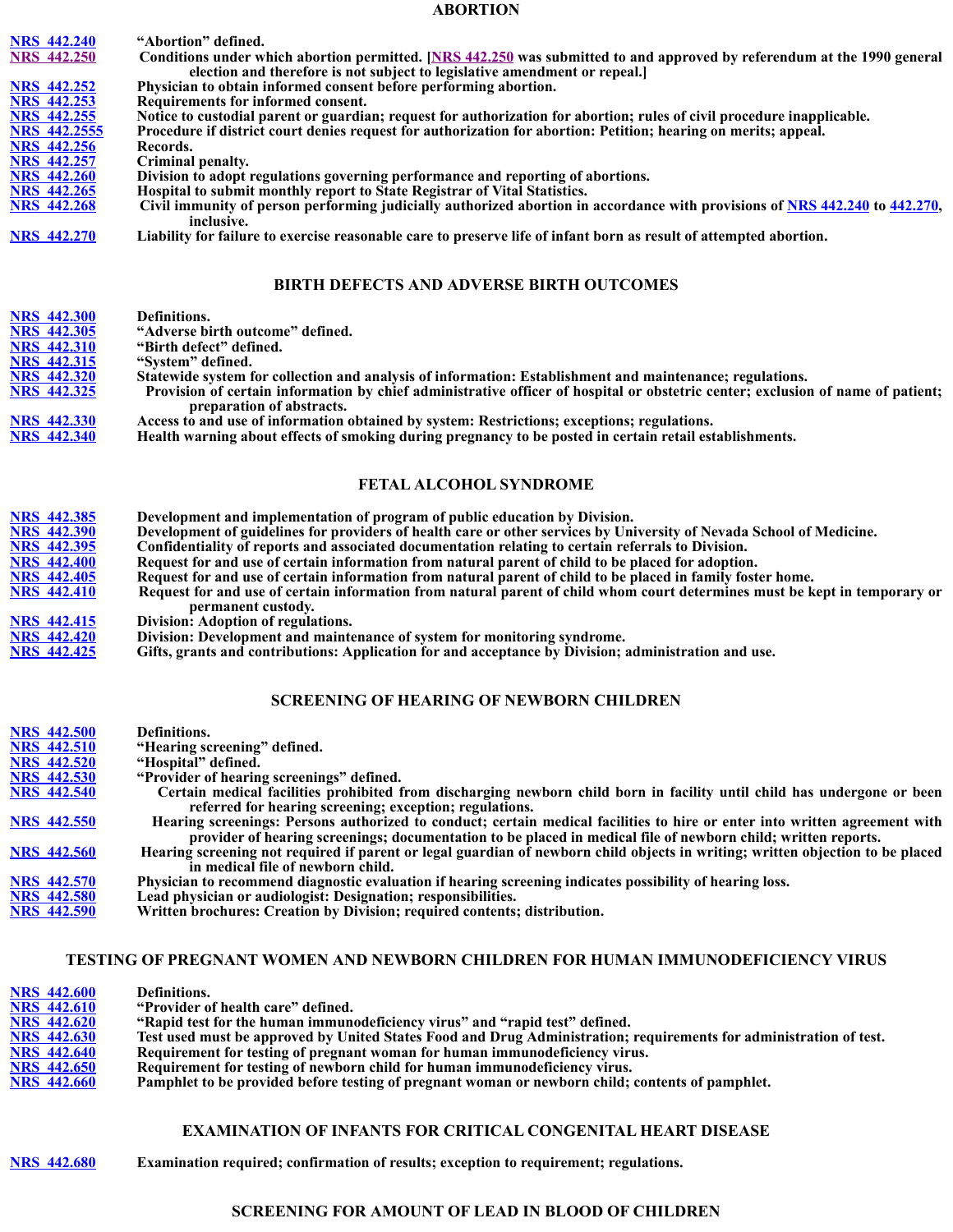#### **[ACCOUNT](https://www.leg.state.nv.us/Statutes/77th2013/Stats201311.html#Stats201311page1784) FOR FAMILY PLANNING**

| <b>NRS 442.710</b> | Definitions.                                                                                                        |
|--------------------|---------------------------------------------------------------------------------------------------------------------|
| NRS 442.715        | "Account" defined.                                                                                                  |
| NRS 442.720        | "Director" defined.                                                                                                 |
| <b>NRS 442.725</b> | Creation of Account for Family Planning; use of money in Account; provision of services funded by money in Account; |
|                    | administration of Account; discrimination against provider of services prohibited.                                  |
| <b>NRS 442.730</b> | Gifts, grants and donations.                                                                                        |
| NRS 442.735        | Duties of grant recipient; confidentiality of information concerning recipient of services.                         |
| <b>NRS 442.745</b> | Regulations.                                                                                                        |
|                    |                                                                                                                     |
|                    |                                                                                                                     |
|                    | <b>MATERNAL MORTALITY REVIEW COMMITTEE</b>                                                                          |
|                    |                                                                                                                     |

**NRS 442.751 Definition[s. \[Effective Jan](https://www.leg.state.nv.us/Statutes/61st/Stats198106.html#Stats198106page1163)uary 1, 2020.]**

**NRS 442.754 "Committee" defined. [Effective January 1, 2020.]**

**NRS 442.757 "Maternal mortality" defined. [Effective January 1, 2020.]**

**NRS 442.761 "Severe maternal morbidity" defined. [Effective January 1, 2020.]**

**NRS 442.764 Establishment; membership; compensation of members; member who is officer or employee of State or political subdivision; meetings; immunity from liability; acceptance of gifts, grants or donations; regulations. [Effective January 1, 2020.]**

**NRS 442.767 Duties. [Effective January 1, 2020.]**

**NRS 442.771 Authorized a[ctions. \[Effective J](https://www.leg.state.nv.us/NRS/NRS-442.html#NRS442Sec253)anuary 1, 2020.]**

[Access to](https://www.leg.state.nv.us/NRS/NRS-442.html#NRS442Sec250) certain information and records; meetings with certain entities; subpoenas; use of data; confidentiality of **information and records; meetings closed to public. [Effective January 1, 2020.]**

#### **GENERAL PROVISIONS**

 $\frac{1}{2}$ 

 **NRS 442.003 Definitions.** As used in this chapter, unless the context requires otherwise:

- 1. "Advisory Board" means the Advisory Board on Maternal and Child Health.
- 2. "Department" means the Department of Health and Human Services.
- 3. "Director" means the Director of the Department.
- 4. "Division" means the Division of Public and Behavioral Health of the Department.<br>5. "Fetal alcohol syndrome" includes fetal alcohol effects.
- "Fetal alcohol syndrome" includes fetal alcohol effects.
- 6. "Laboratory" has the meaning ascribed to it in NRS 652.040.
- 7. "Obstetric center" has the meaning ascribed to  $\frac{1}{11}$  in NRS 449.0155.
- 8. "Provider of health care or other services" means:

(a) A clinical alcohol and drug counselor who is licensed, or an alcohol and drug counselor who is licensed or certified, pursuant to chapter 641C of NRS;

 (b) A physician or a physician assistant who is licensed pursuant to chapter 630 or 633 of NRS and who practices in the area of obstetrics and gynecology, family practice, internal medicine, pediatrics or psychiatry;

- (c) A licensed nurse;
- (d) A licensed psychologist;
- (e) A licensed marriage and family therapist;
- (f) A licensed clinical professional counselor;
- (g) A licensed social worker;
- (h) A licensed dietitian; or

(i) The holder of a certificate of registration as a pharmacist.

 (Added to NRS by 1963, 946; A 1967, 1169; 1973, 1406; 1991, 2295; 1999, 1062, 3510; 2001, 415, 781; 2003, 1179; 2007, 1861, 3089; 2011, 461, 1520; 2013, 3047)

 **NRS 442.005 Administration of chapter.** The Chief Medical Officer and the Division shall administer the provisions of this chapter in accordance with the regulations of the State Board of Health and subject to administrative supervision by the Director. (Added to NRS by 1963, 946; A 2013, 3048)

#### **NRS 442.007 Standar[ds for perinata](https://www.leg.state.nv.us/Statutes/57th/Stats197308.html#Stats197308page1638)l ca[re: Regulation](https://www.leg.state.nv.us/Statutes/57th/Stats197307.html#Stats197307page1406)s [of State Board](https://www.leg.state.nv.us/Statutes/63rd/Stats198510.html#Stats198510page2310) [of Health.](https://www.leg.state.nv.us/Statutes/77th2013/Stats201318.html#Stats201318page3050)**

 1. The State Board of Health shall adopt regulations establishing standards for perinatal care provided by any provider of health care, based on recommendations submitted to the Board by the School of Medicine and School of Nursing of the Nevada System of Higher Education.

2. As used in this section, "provider of health care" has the meaning ascribed to it in NRS 629.031.<br>(Added to NRS by 1987, 1189; A 1993, 403)

#### **NRS 442.008 Examination of infants: Regulations; duties of physician, midwife, nurse, obstetric center or hospital; exemption. [Effective through Decembe[r 31, 2019.\]](https://www.leg.state.nv.us/Statutes/61st/Stats198110.html#Stats198110page1941)**

1. The State Board of Health, upon the recommendation of the Chief Medical Officer, shall:

 (a) Adopt regulations governing examinations and tests required for the discovery in infants of preventable or inheritable disorders, including tests for the presence of sickle cell disease and its variants and sickle cell trait; and

(b) Require t[he Division to pro](https://www.leg.state.nv.us/NRS/NRS-442.html#NRS442Sec240)vid[e for the se](https://www.leg.state.nv.us/NRS/NRS-442.html#NRS442Sec270)rvices of a laboratory in accordance with NRS 442.009 when necessary to determine the [presence of certain](https://www.leg.state.nv.us/NRS/NRS-442.html#NRS442Sec240) pr[eventable o](https://www.leg.state.nv.us/NRS/NRS-442.html#NRS442Sec270)r inheritable disorders in an infant pursuant to this section.

 2. Except as otherwise provided in subsection 5, the regulations adopted pursuant to paragraph (a) of subsection 1 concerning tests for the presence of sickle cell disease and its variants and sickle cell trait must require the screening for sickle cell disease and its variants and sickle cell trait of: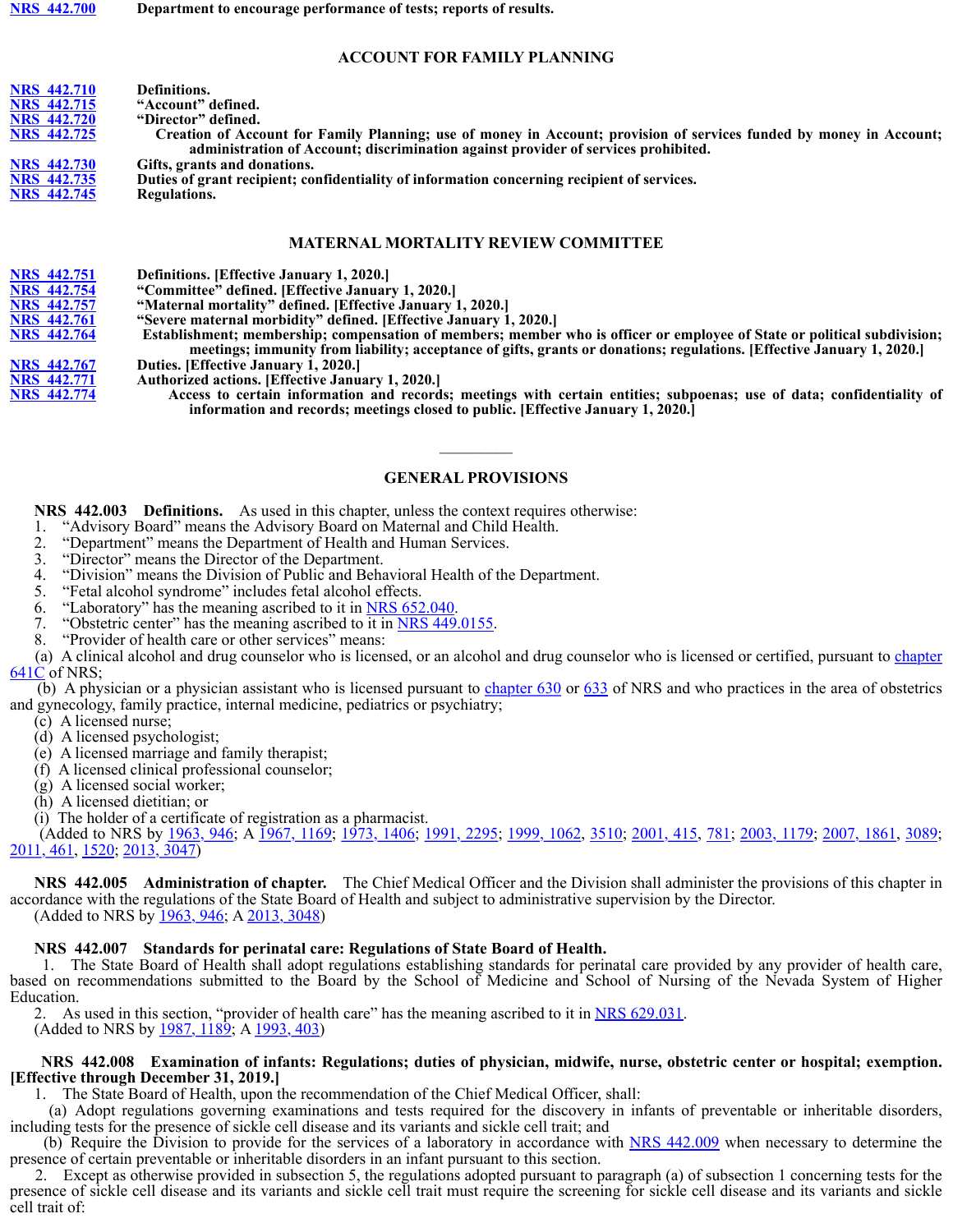(a) Each newborn child [who is suscept](https://www.leg.state.nv.us/Statutes/63rd/Stats198510.html#Stats198510page2307)ible to sickle cell disease and its variants and sickle cell trait as determined by regulations of the State Board of Health; and

(b) Each biological parent of a child who wishes to undergo such screening.

Any physician, midwife, nurse, obstetric center or hospital of any nature attending or assisting in any way any infant, or the mother of any infant, at childbirth shall make or cause to be made an examination of the infant, including standard tests, to the extent required by regulations of the State Board of Health as is necessary for the discovery of conditions indicating such disorders.

 4. If the examination and tests reveal the existence of such conditions in an infant, the physician, midwife, nurse, obstetric center or hospital attending or assisting at the birth of the infant shall immediately:

 (a) Report the condition to the Chief Medical Officer or the representative of the Chief Medical Officer, the local health officer of the county or city within which t[he infant or the](https://www.leg.state.nv.us/Statutes/57th/Stats197308.html#Stats197308page1639) mo[ther of the inf](https://www.leg.state.nv.us/Statutes/58th/Stats197502.html#Stats197502page368)a[nt resides, and](https://www.leg.state.nv.us/Statutes/63rd/Stats198510.html#Stats198510page2311) the local health officer of the county or city in which the child is born; and

 (b) Discuss the condition with the parent, parents or other persons responsible for the care of the infant and inform them of the treatment necessary for the amelioration of the condition.

 5. An infant is exempt from examination and testing if either parent files a written objection with the person or institution responsible for making the examination or tests.

6. As used in this section, "sickle cell disease a[nd its vari](https://www.leg.state.nv.us/NRS/NRS-442.html#NRS442Sec305)[ants" has the mea](https://www.leg.state.nv.us/NRS/NRS-442.html#NRS442Sec300)[nin](https://www.leg.state.nv.us/NRS/NRS-442.html#NRS442Sec310)g [ascribed t](https://www.leg.state.nv.us/NRS/NRS-442.html#NRS442Sec330)[o it in](https://www.leg.state.nv.us/NRS/NRS-442.html#NRS442Sec315) <u>NRS 439.4927</u>.<br>(Added to NRS by <u>1967, 208</u>; A <u>1977, 114, 960; [1989, 1893; 1999,](https://www.leg.state.nv.us/NRS/NRS-442.html#NRS442Sec305) 1[062, 3511;](https://www.leg.state.nv.us/NRS/NRS-442.html#NRS442Sec310) 2011, [461; 2019](https://www.leg.state.nv.us/NRS/NRS-442.html#NRS442Sec315), 2161</u>)

#### **NRS 442.008 Examin[ation of infant](https://www.leg.state.nv.us/Statutes/70th/Stats199922.html#Stats199922page3509)s: Regulations; performance of tests by State Public Health Laboratory; duties of physician, midwife, nurse, obstetric center or hospital; exemption. [Effective January 1, 2020.]**

 1. The State Board of Health shall adopt regulations governing examinations and tests required for the discovery in infants of preventable or inheritable disorders, including tests for the presence of sickle cell disease and its variants and sickle cell trait.

 2. Except as otherwise [provided in th](https://www.leg.state.nv.us/Statutes/70th/Stats199922.html#Stats199922page3509)is subsection, the examinations and tests required pursuant to subsection 1 must include tests and examinations for each disorder recommended to be screened by the Health Resources and Services Administration of the United States Department of Health and Human Services by not later than 4 years after the recommendation is published. The State Board may exclude any such disorder upon request of the Chief Medical Officer or the person in charge of the State Public Health Laboratory based on:

(a) Insufficient funding to conduct testing for the disorder; or

(b) Insufficient resources [to address the](https://www.leg.state.nv.us/Statutes/70th/Stats199922.html#Stats199922page3509) results of the examination and test.

 3. Any examination or test required by the regulations adopted pursuant to subsection 1 which must be performed by a laboratory must be sent to the State Public Health Laboratory. If the State Public Health Laboratory increases the amount charged for performing such an examination or test pursuant to NRS 439.240, the Division shall hold a public hearing during which the State Public Health Laboratory shall [provide to the Div](https://www.leg.state.nv.us/NRS/NRS-442.html#NRS442Sec320)ision a written and verbal fiscal analysis of the reasons for the increased charges.

 4. Except as otherwise provided in subsection 7, the regulations adopted pursuant to subsection 1 concerning tests for the presence of sickle cell disease and its vari[ants and sickle](https://www.leg.state.nv.us/Statutes/70th/Stats199922.html#Stats199922page3509) cell trait must require the screening for sickle cell disease and its variants and sickle cell trait of:

 (a) Each newborn child who is susceptible to sickle cell disease and its variants and sickle cell trait as determined by regulations of the State Board of Health; and

(b) Each biological parent of a child who wishes to undergo such screening.

 5. Any physician, midwife, nurse, obstetric center or hospital of any nature attending or assisting in any way any infant, or the mother of any infant, at childbirth shall:

 (a) Make or cause to be made an examination of the infant, including standard tests that do not require laboratory services, to the extent required by regulations of the State Board of Health as is necessary for the discovery of conditions indicating such preventable or inheritable disorders.

 (b) Collect and send to the State Public Health Laboratory or cause to be collected and sent to the State [Public Health Lab](https://www.leg.state.nv.us/NRS/NRS-442.html#NRS442Sec300)ora[tory any](https://www.leg.state.nv.us/NRS/NRS-442.html#NRS442Sec330) specimens needed for the examinations and tests that must be performed by a laboratory and are required by the regulations adopted pursuant to subsection 1.

 6. If the examination and tests reveal the existence of such conditions in an infant, the physician, midwife, nurse, obstetric center or hospital attending or assisting at the birth of the infant shall immediately:

 (a) Report the condition to the Chief Medical Officer or the representative of the Chief Medical Officer, the local health officer of the county or city within which the infant or the mother of the infant resides, and the local health officer of the county or city in which the child is born; and

 (b) Discuss the condition with [the parent, parents](https://www.leg.state.nv.us/NRS/NRS-442.html#NRS442Sec300) or [other person](https://www.leg.state.nv.us/NRS/NRS-442.html#NRS442Sec330)s responsible for the care of the infant and inform them of the treatment necessary for the amelioration of the condition.

 7. An infant is exempt f[rom examinati](https://www.leg.state.nv.us/Statutes/70th/Stats199922.html#Stats199922page3509)on and testing if either parent files a written objection with the person or institution responsible for making the examination or tests.

8. As used in this section, "sickle cell disease and its variants" has the meaning ascribed to it in NRS 439.4927.<br>(Added to NRS by 1967, 208; A 1977, 114, 960; 1989, 1893; 1999, 1062, 3511; 2011, 461; 2019, 812, 2161, eff

#### **NRS 442.009 Examination of infants: Priority in contracting with laboratory. [Effective through December 31, 2019.]**

 1. Except as otherwise provided in this section, the Division shall contract with a laboratory to provide the services of a laboratory when required pursuant to  $NRS\,442.008$  in the following order of priority:

(a) The State Public Health Laboratory;

(b) Any other qualified laboratory located within this State; or

(c) Any qualified laboratory located outside of this State.

2. The Division shall not contract with a laboratory in a lower category of priority unless the Division determines that:

 (a) A laboratory in a higher category of priority is not capable of performing all the tests required to determine the presence of certain preventable or inheritable disorders in an infant pursuant to NRS 442.008; or

 (b) The cost to the Division to contract with a laboratory in a higher category of priority is not financially reasonable or exceeds the amount of money available for that purpose.

 3. For the purpose of determining the category of priority of a laboratory only, the Division is not required to comply with any requirement of competitive bidding or other restriction imposed on the procedure for awarding a contract.

(Added to NRS by 2011, 460; A 2013, 3048; 2019, 2161; R 2019, 813, effective January 1, 2020)

#### **SYPHILIS**

#### **NRS 442.010 Examination of pregnant woman for discovery of syphilis: Blood sample; treatment for infection; exception.**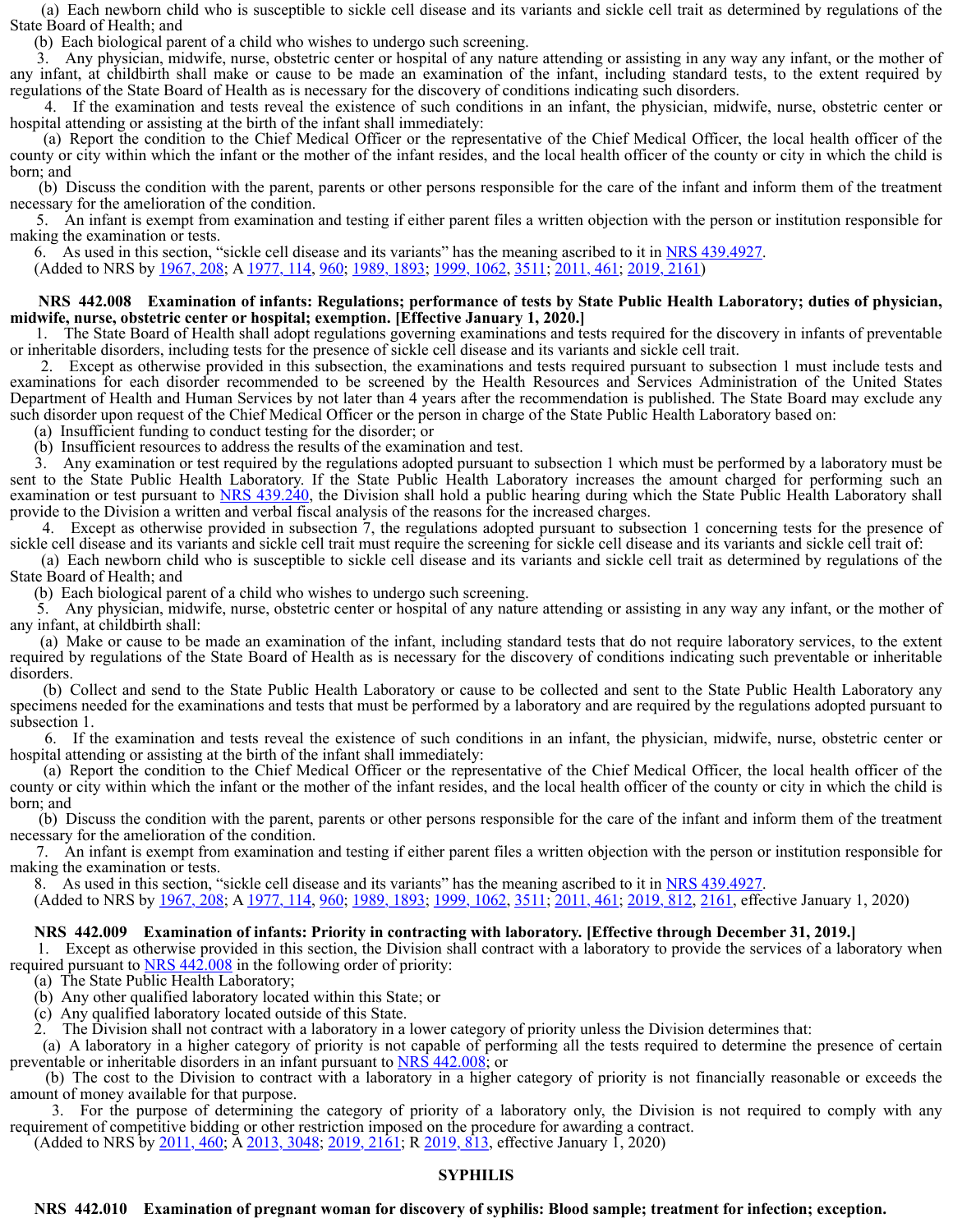1. Except as otherwise provided in subsection 5, every:

 (a) Physician attending a pregnant woman during gestation for conditions relating to her pregnancy shall make an examination, including a standard serological test, for the discovery of syphilis. The physician shall take or cause to be taken a sample of blood of the woman during the first and third trimesters and shall submit the sample to a qualified laboratory for a standard serol[ogical test for syph](https://www.leg.state.nv.us/NRS/NRS-449.html#NRS449Sec012)ilis.

 (b) Person permitted by l[aw to attend up](https://www.leg.state.nv.us/Statutes/70th/Stats199922.html#Stats199922page3509)on pregnant women, but not permitted by law to make blood tests in Nevada, shall cause a sample of the blood of the pregnant woman to be taken during the first and third trimesters by a duly licensed physician and submitted to a qualified laboratory for a standard serological test for syphilis.

 2. A qualified laboratory is one approved by the State Board of Health. A qualified serological test for syphilis is one recognized as such by the State Board of Health.

3. If the test is made in a state laboratory, it mus[t be made without](https://www.leg.state.nv.us/NRS/NRS-439.html#NRS439Sec538) charge.

If the serological or physical examination test shows the pregnant woman is infected with syphilis, she immediately shall commence treatment for syphilis and shall continue treatment until discharged by a licensed physician.

 5. If the pregnant woman objects to the taking of the sample of blood or the serological test because the test is contrary to the tenets or practices of her religion, the sample must not be taken and the test must not be performed.

[Part 13:199:1911; A 1941, 353; 1931 NCL § 5247] — (NRS A 1981, 1207; 2009, 307)

**NRS** 442.020 Penalty. Any person violating any of the provisions of NRS 442.010 shall be guilty of a misdemeanor. [39:199:1911; added <u>1939, 297</u>; 1931 NCL § 5268.05] — (NRS A <u>1967, 579</u>)

#### **OPHTHALMIA NEONATORUM**

 **NRS 442.030 "Inflammation of the eyes of the newborn" defined.** Any inflammation, swelling or unusual redness in either one or both eyes of an infant, either apart from, or together with, any unnatural discharge from the eye or eyes of such infant, independent of the nature of the infection, if any, occurring at any time within 2 weeks after the birth of such infant, shall be known as "inflammation of the eyes of the newborn" (ophthalmia neonatorum).

[1:230:1921; NCL § 5290]

#### **NRS 442.040 Report of existence of ophthalmia neonatorum to be made to local health officer; duties of health officer.**

 1. Any physician, midwife, nurse, obstetric center or hospital of any nature, parent, relative or person attending or assisting in any way any infant, or the mother of any infant, at childbirth, or any time within 2 weeks after childbirth, knowing the condition defined in NRS 442.030 to exist, shall immed[iately report su](https://www.leg.state.nv.us/Statutes/70th/Stats199922.html#Stats199922page3510)ch f[act in writing t](https://www.leg.state.nv.us/Statutes/74th/Stats200716.html#Stats200716page1978)o the local health officer of the county, city or other political subdivision within which the infant or the mother of any infant may reside.

 2. Midwives shall immediately report conditions to some qualified practitioner of medicine and thereupon withdraw from the case except as they may act under the physician's instructions.

 3. On receipt of such report, the health officer, or the physician notified by a midwife, shall immediately give to the parents or persons having charge of such infant a warning of the dangers to the eye or eyes of the infant, and shall, for indigent cases, provide the necessary treatment at the expense of the county, city or other political subdivision.

 $[2:230:1921; \text{NCL} \$   $5291]$  — (NRS A  $\frac{1977, 960}{1999, 3511}$ )

 **NRS 442.050 Physician or midwife to instill germicide in eyes of newborn baby.** It shall be unlawful for any physician or midwife practicing midwifery to neglect or otherwise fail to instill or have instilled in the eyes of the newborn baby, immediately upon its birth, some germicide of proven efficiency in preventing the development of ophthalmia neonatorum.

[3:230:1921; NCL § 5292]

**NRS** 442.060 Report of birth to include statement concerning instillation of germicide. Every physician or midwife shall, in making a report of a birth, state whether or not the germicide described in NRS 442.050 was instilled into the eyes of the infant. [4:230:1921; NCL § 5293]

 **NRS 442.070 Duties of local health officer.** The local health officer shall:

 1. Investigate, or have investigated, each case as filed with the local health officer in pursuance of the law, and any other cases which may come to his or her attention.

 2. Report all cases of inflammation of the eyes of the newborn, and the result of all such investigations as the State Board of Health may direct.

 3. Conform to such other rules and regulations as the State Board of Health shall promulgate for his or her further guidance. [5:230:1921; NCL § 5294]

 **NRS 442.080 Duties of Division.** The Division shall:

1. Enforce the provisions of NRS 442.030 to 442.110, inclusive.

 2. Publish such advice and information concerning the dangers of inflammation of the eyes of the newborn as is necessary for prompt and effective treatment.

3. Furnish copies of NRS 442.030 to 442.110, inclusive, to all physicians and midwives who may be engaged in the practice of obstetrics, or assisting at childbirth.

 4. Keep the proper record of any and all cases of inflammation of the eyes of the newborn which shall be filed in the office of the Division in pursuance of the law, and which may come to its attention in any way, and constitute such records as part of the biennial report to the Director.

5. Report any and all violations of NRS 442.030 to 442.110, inclusive, that may come to its attention to the district attorney of the county wherein the misdemeanor m[ay have been](https://www.leg.state.nv.us/Statutes/76th2011/Stats201107.html#Stats201107page824) committed, and shall assist the district attorney in any way possible, such as securing necessary evidence.

6. Furnish birth certificates, which shall include the question, "Did you comply with NRS 442.050? If so, state what solution used."

7. Within the limit of funds available, provide medical services, appliances, drugs and information for birth control.

 $[6:230:1921; NCL \S 5295]$  — (NRS A  $\overline{1963}$ , 947, 1965, 529)

 **NRS 442.085 Regulations of State Board of Health.** The State Board of Health shall promulgate such rules and regulations as shall, under NRS 442.030 to 442.110, inclusive, be necessary for the purposes of such sections, and such as the State Board of Health may deem necessary for the further guidance of local health officers.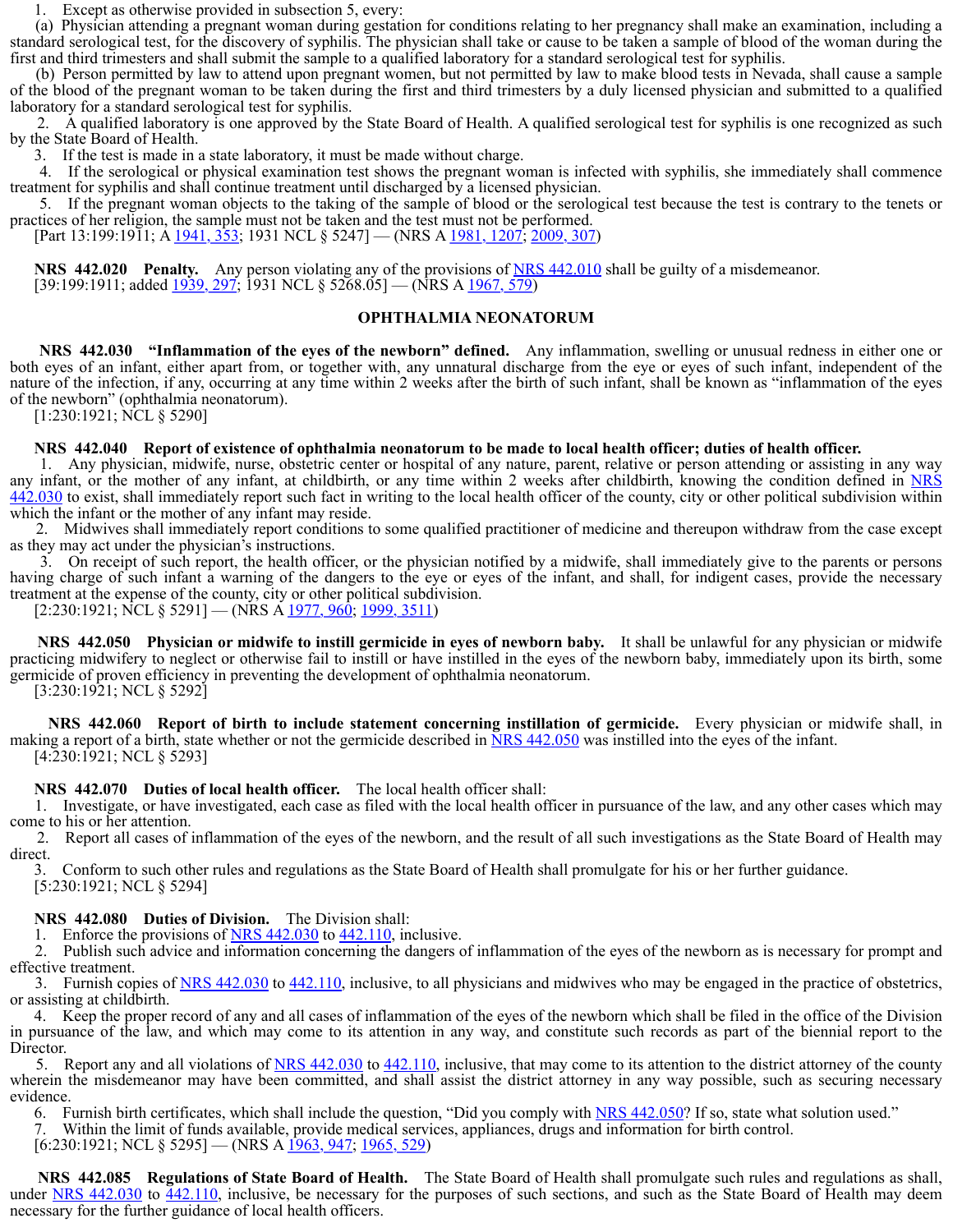(Added to NRS by  $1963, 947$ )

**NRS** 442.100 Interference with treatment by prayer or mental or spiritual means. [None of the provi](https://www.leg.state.nv.us/NRS/NRS-442.html#NRS442Sec420)sions of NRS 442.030 to 442.110, inclusive, or the laws of this State regulating the practice of medicine or healing shall be construed to interfere with the treatment by prayer, or with any person who administers to or treats the sick or suffering by mental or spiritual means, nor shall any person who selects such treatment for the cure of disease be compelled to submit to any form of medical treatment.

[10:230:1921; NCL § 5299]

**NRS** 442.110 Penalty. Any physician, midwife, nurse, manager or person in charge of an obstetric center or hospital, parent, relative or person attending upon or assisting at the birth of an infant who violates any of the provisions of NRS 442.030 to 442.100, inclusive, shall be punished by a fine of not more than \$250.

[8:230:1921; NCL § 5297] — (NRS A 1967, 579; 1977, 960; 1979, 1470; 1999, 3511)

## **GRAN[TS TO SUBSID](https://www.leg.state.nv.us/Statutes/72nd/Stats200311.html#Stats200311page1360)IZE MALPRACTICE INSURANCE**

**NRS** 442.119 **Definitions.** [As used i](https://www.leg.state.nv.us/Statutes/70th/Stats199907.html#Stats199907page1059)n NRS 442.119 to 442.1198, inclusive, unless the context otherwise requires:

- 1. "Health officer" includes a local health officer, a city health officer, a county health officer and a district health officer.
- "Medicaid" has the meaning ascribed to it in NRS 439B.120.
- 3. "Medicare" has the meaning ascribed to it in NRS 439B.130.
- "Provider of prenatal care" means:
- (a) A physician who is licensed in this State and certified in obstetrics and gynecology, family practice, general practice or general surgery.
- (b) A certified nurse midwife who is licensed by the State Board of Nursing. (c) An advanced practice registered nurse w[ho is licensed b](https://www.leg.state.nv.us/Statutes/72nd/Stats200311.html#Stats200311page1361)y the State Board of Nursing pursuant to NRS 632.237 and who has specialized

skills and training in obstetric[s or family nur](https://www.leg.state.nv.us/Statutes/70th/Stats199907.html#Stats199907page1060)sing. (d) A physician assistant licensed pursuant to chapter  $630$  or  $633$  of NRS who has specialized skills and training in obstetrics or family practice.

practice.<br>
(Added to NRS by <u>1991, 2159</u>; A <u>1995, 2685; 2001, 782; 2003, 20th Special Ses[sion, 274; 2](https://www.leg.state.nv.us/NRS/NRS-439.html#NRS439Sec538)007, 1862; 2013, 2081</u>)

#### **NRS 442.1192 Subsidy authorized for provider of prenatal care in county or community that lacks services for such care.**

 1. A provider of prenatal care who provides services to pregnant women, or a health officer acting on behalf of a provider of prenatal care who provides services to pregnant women, in a county or community that lacks services for prenatal care may submit an application to the University of Nevada School of Medicine for a grant to subsidize a portion of the malpractice insurance of the provider of prenatal care who provides services to pregnant [women in the c](https://www.leg.state.nv.us/Statutes/70th/Stats199907.html#Stats199907page1060)oun[ty or communi](https://www.leg.state.nv.us/Statutes/74th/Stats200716.html#Stats200716page1978)ty.

2. A county or community lacks services for prenatal care i[f at leas](https://www.leg.state.nv.us/Statutes/74th/Stats200717.html#Stats200717page2109)t one of the following conditions is present:

- (a) A provider of prenatal care does not offer services to pregnant women within the county or the community.
- (b) Fifty percent or more of the live births to women who are residents of the county occur outside the county.

 (c) The percentage of live births to women in the county or community who received no prenatal care exceeds the percentage of live births to women in the State who received no prenatal care.

 (d) The percentage of live births of babies with low birthweight to women in the county or community is higher than the percentage of live births of babies with low birthweight to women in the State.

 3. If a county or district health officer applies for a grant on behalf of a provider of prenatal care, the county or district health officer must provide proof of the financial contribution by the county or district for the provision of prenatal services for [women who do n](https://www.leg.state.nv.us/NRS/NRS-127.html#NRS127Sec152)ot qualify for reimbursement pursuant to the State Plan for Medicaid.

(Added to NRS by <u>1991, 2159</u>; A <u>1997, 1255</u>; 2003, 20th Special Session, 275)</u>

#### **NRS 442.1194 Univer[sity of Nevada](https://www.leg.state.nv.us/Statutes/70th/Stats199907.html#Stats199907page1060) Sch[ool of Medicine authorized to g](https://www.leg.state.nv.us/Statutes/17thSS/Stats2001SS1701.html#Stats2001SS1701page54)rant subsidy; amount of subsidy.**

 1. The University of Nevada School of Medicine may grant money to a provider of prenatal care or a health officer acting on behalf of a provider of prenatal care who submits an application pursuant to NRS 442.1192 to furnish a subsidy for the malpractice insurance of the provider of prenatal care who provides services in a county or community that lacks services for prenatal care for women.

 2. A grant from the University of Nevada School of Medicine may subsidize the malpractice insurance of the provider of prenatal care in an amount up to the difference between the cost of the malpractice insurance of the provider of prenatal care with coverage for the provision of prenatal care and without such coverage.

(Added to NRS by <u>1991, 2160</u>; A 2003, 20th Special Session, 275)

#### **NRS 442.1196 Form and contents of application; eligibility.**

1. The application submitted pursuant to  $\overline{NRS}$  442.1192 for a grant [to subsidize the m](https://www.leg.state.nv.us/NRS/NRS-424.html#NRS424Sec038)alpractice insurance of a provider of prenatal care must be on the form required by the University of Nevada School of Medicine.

2. The application must contain:

 (a) If the applicant is a health officer applying on behalf of a provider of prenatal care, information conc[erning the collabor](https://www.leg.state.nv.us/NRS/NRS-424.html#NRS424Sec013)ation between the health officer and the pro[vider of prenata](https://www.leg.state.nv.us/Statutes/70th/Stats199907.html#Stats199907page1061)l car[e and medical facilities within th](https://www.leg.state.nv.us/Statutes/17thSS/Stats2001SS1701.html#Stats2001SS1701page54)[e county or com](https://www.leg.state.nv.us/Statutes/77th2013/Stats201309.html#Stats201309page1455)munity.

 (b) A plan for providing prenatal care for women in the county or community who have low incomes or who do not qualify for any state program for medical care.

- (c) A plan for improving the health care of pregnant women in the county or community.
- 3. To be eligible for a subsidy for malpractice insurance, a provider of prenatal care must submit evidence that the provider:
- (a) Has completed training in prenatal care that is approved by the University of Nevada School of Medicine;
- (b) Is currently covered by malpractice insurance;
- (c) Accepts reimbursement for services rendered from Medicaid and Medicare; and

(d) Will continue to provide prenatal care in the specified county or community for not les[s than 1 year.](https://www.leg.state.nv.us/NRS/NRS-432B.html#NRS432BSec540)

(a) will commute to provide prehatal care in the specifica county of community<br>(Added to NRS by <u>1991, 2160</u>; A <u>1995, 2685; 2003, 20th Special Session, 276</u>)

**NRS** 442.1198 Duties of provider of prenatal care who receives subsidy. A provider of prenatal care who receives a subsidy for malpractice insurance pursuant to NRS 442.119 to 442.1198, inclusive, shall:

 1. Attend 15 hours per [year of continu](https://www.leg.state.nv.us/Statutes/70th/Stats199907.html#Stats199907page1061)ing [education concerning risk manag](https://www.leg.state.nv.us/Statutes/17thSS/Stats2001SS1701.html#Stats2001SS1701page54)ement or the care of a patient relating to prenatal services and submit documentation of attendance at the continuing education to the University of Nevada School of Medicine.

2. Collect data as required by the University of Nevada School of Medicine or the Division.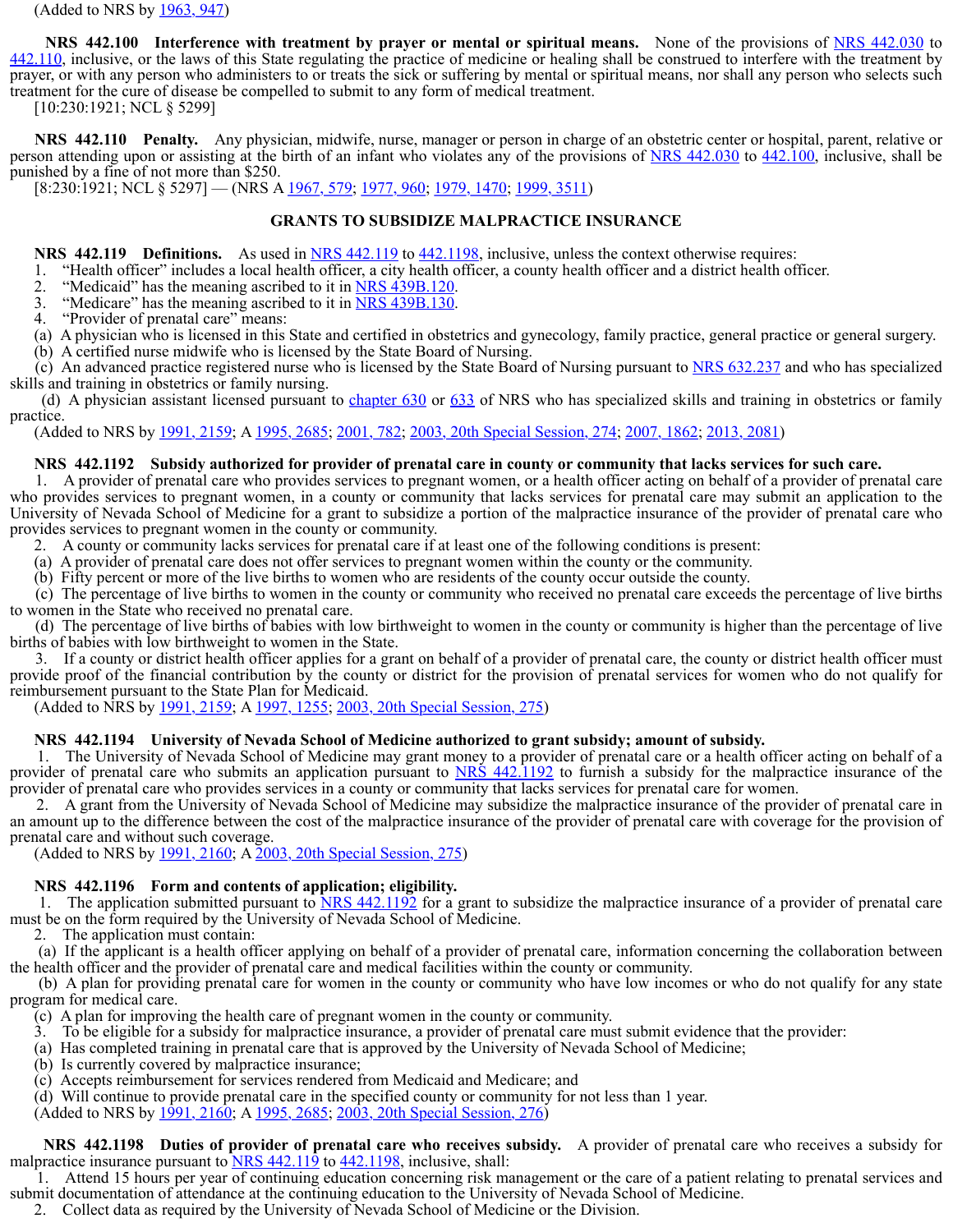3. Provide prenatal care for a woman without regard to her economic status or ability to pay.

 4. Refer a pregnant w[oman to anothe](https://www.leg.state.nv.us/Statutes/70th/Stats199907.html#Stats199907page1061)r pr[ovider of prena](https://www.leg.state.nv.us/Statutes/77th2013/Stats201318.html#Stats201318page3051)tal care if, in the judgment of the provider, he or she cannot provide the care required by the woman.

5. Carry out the plan for improving the health care of pregnant women in the county or community pursuant to paragraph (c) of subsection 2 of NRS 442.1196.

(Added to NRS by  $1991, 2160$ )

# **SERVICES UNDER SOCIAL SECURITY ACT**

#### **Agency to Cooperate With Federal Authorities**

**NRS** 442.120 **Designation of Department.** The Department is hereby designated as the agency of this State to cooperate, through the Division, with the duly constituted federal authorities in the administration of those parts of the Social Security Act which relate to the maternal and child health services and [the care and tre](https://www.leg.state.nv.us/Statutes/70th/Stats199907.html#Stats199907page1061)atment of children with special health care needs, and is authorized to receive and expend all funds made available to the Department by the Federal Government, the State or its political subdivisions, or from any other source for the purposes provided in this chapter.

[Part 6 1/2:199:1911; added 1939, 297; 1931 NCL § 5259.02] — (NRS A 1963, 947; 1991, 282; 2013, 3049)

## **Services fo[r Maternal and C](https://www.leg.state.nv.us/NRS/NRS-442.html#NRS442Sec385)hil[d Health](https://www.leg.state.nv.us/NRS/NRS-442.html#NRS442Sec425)**

## **NRS 442.130 Program for maternal and child health: Purposes; administration.**

 1. The Department is hereby designated as the agency of this State to administer, through the Division, a maternal and child health program, and to supervise the administration of those services included in the program which are not administered directly by it.

 2. The purpose of such program shall be to develop, extend and improve health services, and to provide for [development of de](https://www.leg.state.nv.us/NRS/NRS-442.html#NRS442Sec385)mo[nstration](https://www.leg.state.nv.us/NRS/NRS-442.html#NRS442Sec425) services in needy areas for mothers and children.

 $[1:126:1927; 1931 \text{ NCL} \$  5317.01] — (NRS A  $\frac{1963, 947}{2}$ )

## **NRS 442.133 Advisor[y Board on Ma](https://www.leg.state.nv.us/Statutes/70th/Stats199907.html#Stats199907page1060)ter[nal and Child H](https://www.leg.state.nv.us/Statutes/72nd/Stats200311.html#Stats200311page1361)ealth: Creation; membership; terms; compensation.**

1. The Advisory Board on Maternal and Child Health is hereby created.

2. The Advisory Board consists of:

(a) Nine members to be appointed by the State Board of Health from a list of persons provided by the Administrator of the Division;

- (b) One nonvoting member who is a member of the Senate appointed by the Legislative Commission; and
- (c) One nonvoting member who is a member of the Asse[mbly appointed by](https://www.leg.state.nv.us/NRS/NRS-442.html#NRS442Sec500) [the](https://www.leg.state.nv.us/NRS/NRS-442.html#NRS442Sec520) [Legislative](https://www.leg.state.nv.us/NRS/NRS-442.html#NRS442Sec590) [Com](https://www.leg.state.nv.us/NRS/NRS-442.html#NRS442Sec530)mission.
- 3. The members who are:
- (a) Appointed by the State Board of Health serve [terms of 2 years.](https://www.leg.state.nv.us/NRS/NRS-442.html#NRS442Sec510)

 (b) Legislators serve ter[ms that begin o](https://www.leg.state.nv.us/Statutes/71st/Stats200116.html#Stats200116page2460)n the third Monday in January of odd-numbered years and end the third Monday in January of the next odd-numbered year.

Ê Any member of the Advisory Board may be reappointed.

 4. Except during a regular or special session of the Legislature, each Legislator who is a member of the Advisory Board is entitled to receive the compensation provided for a majority of the members of the Legislature during the first 60 days of the preceding regular session for each day or portion of a day during which he or she attends a meeting of the Advisory Board or is otherwise engaged in the work of the Advisory Board and the per d[iem allowance](https://www.leg.state.nv.us/Statutes/71st/Stats200116.html#Stats200116page2460) and travel expenses provided for state officers and employees generally. The salaries, per diem and travel expenses of the legislative members must be paid from the Legislative Fund. Each nonlegislative member of the Advisory Board serves without compensation but is entitled to receive the per diem allowance and travel expenses provided for state off[icers and employe](https://www.leg.state.nv.us/NRS/NRS-449.html#NRS449Sec012)es generally. The per diem allowance and travel expenses must be paid from the Account for Maternal and Child Health Services.

(Added to NRS by 1991, [2294; A 2009, 6](https://www.leg.state.nv.us/Statutes/71st/Stats200116.html#Stats200116page2460)66)

#### **NRS 442.135 Advisory Board on Maternal and Child Health: Meetings; election of officers; appointment of subcommittees.**

1. The Advisory Board shall meet at least quarterly and at the times and places specified by the call of the Chair.

2. The members of the Advisory Board shall elect a Chair and a Vice Chair from among their membership.

 3. The Chair may appoint a subcommittee of the [Board to study and](https://www.leg.state.nv.us/NRS/NRS-442.html#NRS442Sec500) mak[e recomme](https://www.leg.state.nv.us/NRS/NRS-442.html#NRS442Sec590)ndations regarding a specific issue as requested by the Administrator or a Board member. The composition of the subcommittee must be approved by a majority vote of the Board. (Added to NRS by 1991, 2295)

 **NRS 442.137 Advisory Board on Maternal and Child Health: Purpose and objectives.** The purpose of the Advisory Board is to advise the Administrator of [the Division c](https://www.leg.state.nv.us/Statutes/71st/Stats200116.html#Stats200116page2460)oncerning perinatal care to enhance the survivability and health of infants and mothers, and concerning programs to improve the health of preschool children, to achieve the following objectives:

1. Ensuring the availability and accessibility of primary care health services;

- 2. Reducing the rate of infant mortality;
- 3. Reducing the incidence of preventable diseases and handicapping conditions among children;<br>4. Identifying the most effective methods of preventing fetal alcohol syndrome and collecting in

Identifying the most effective methods of preventing fetal alcohol synd[rome and collecting](https://www.leg.state.nv.us/NRS/NRS-442.html#NRS442Sec560) information relating to the incidence of fetal alcohol syndrome in this state;

- 5. Preventing the consumption of alcohol by women during pregnancy;
- 6. Reducing the need for inpatient and long-term care services;
- 7. Increasing the number of children who are appropriately immunized against disease;
- 8. Increasing the number of children from low-income families who are receiving assessments of their health;

 9. Ensuring that services to follow up the assessments are available, accessible and affordable to children identified as in need of those services;

 10. Assisting the Division in developing a program of public education that it is required to develop pursuant to NRS 442.385, including, without limitation, preparing and obtaining information relating to fetal alcohol syndrome;

 11. Assisting [the Univer](https://www.leg.state.nv.us/NRS/NRS-442.html#NRS442Sec590)sity of Nevada School of Medicine in reviewing, amending and distributing the guidelines it is required to [develop pursuant t](https://www.leg.state.nv.us/NRS/NRS-442.html#NRS442Sec500)o NRS 442.390; and

 12. Promoting the healt[h of infants and](https://www.leg.state.nv.us/Statutes/71st/Stats200116.html#Stats200116page2461) mothers by ensuring the availability and accessibility of affordable perinatal services. (Added to NRS by 1991, 2295; A 2003, 1360)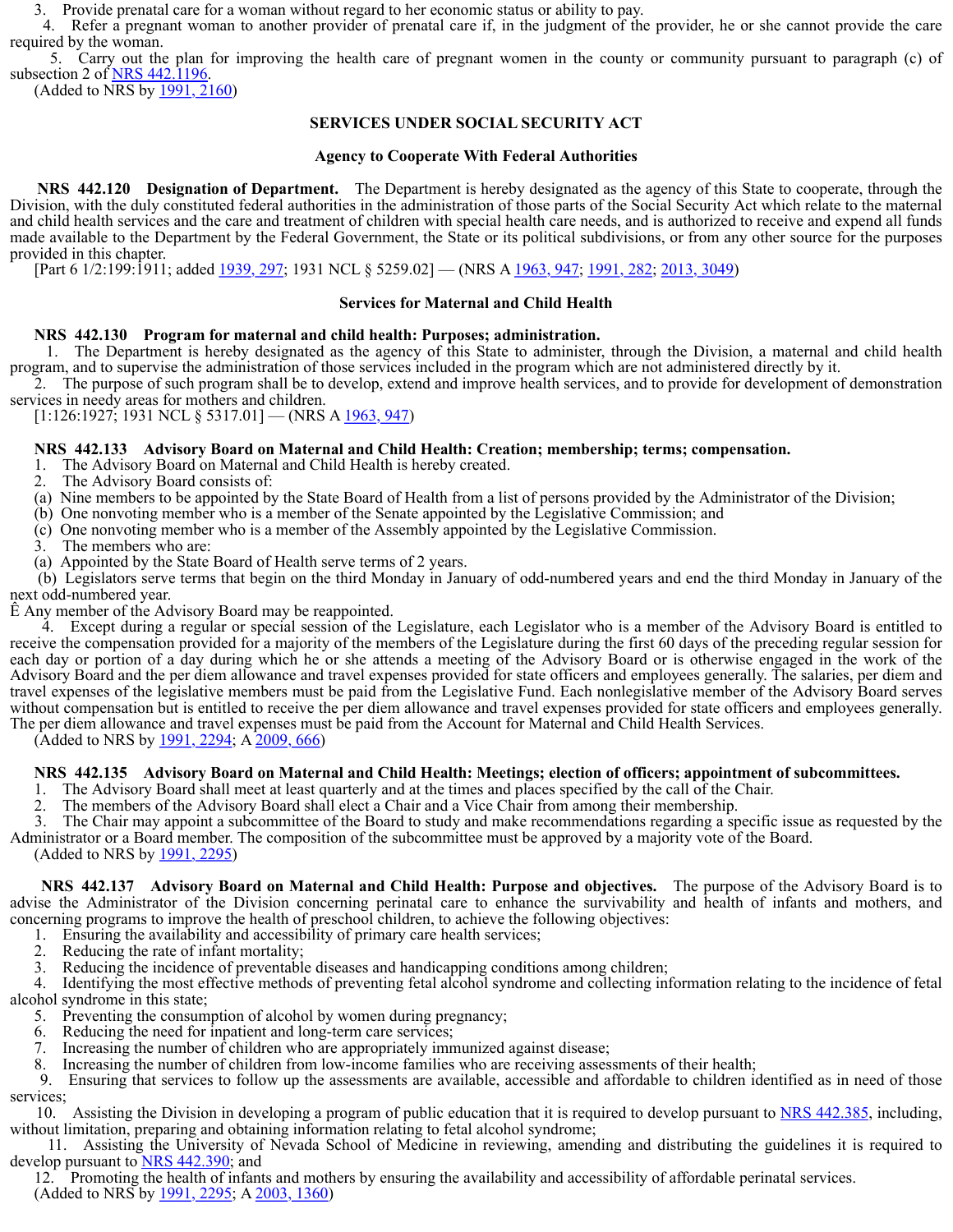#### **NRS 442.140 State plan concerning services for maternal and child health; regulations.**

1. The Department may:

(a) Formulate, adopt and administer, through th[e State Board of H](https://www.leg.state.nv.us/NRS/NRS-442.html#NRS442Sec540)ealth and the Division, a detailed plan for the purposes specified in NRS<br>442.130.

(b) Adopt, through the State Board of Health, regulations necessary for the administration of the plan and the administration of NRS 442.130 to 442.170, inclusive.

2. In developing and revising the plan, the Department shall consider:

 [\(a\)](https://www.leg.state.nv.us/NRS/NRS-442.html#NRS442Sec590) The amount of money available from the Federal Government for services relating to maternal and child health;

(b) The conditions attached to the acceptance of money from the Federal Government; and

(c) The limitations of legislative appropriations for services relating to maternal and child health.

[Part 2:126:1937; 1931 NCL § 5317.02] — (NRS A 1963, 948; 1981, 1899; 1991, 2295)

 **NRS 442.150 Provisions to be included in state plan.** A plan formulated in accordance with NRS 442.140 must include provisions

for:

1. Financial participation by this State.

 2. Administration of the plan by the Department, through the Division, and supervision by the Department, through the Division, of the administration of any service included in the plan that is not administered directly by the Division.

3. Such methods of administration as are necessary for efficient operation of the plan.

4. Maintenance of records and preparation, submission and filing of reports of services rendered.

 5. Cooperation with local medical, health, nursing and welfare groups and organizations for the purpose of extending and improving maternal and child health.

6. Receiving and expending in the manner provided in NRS 442.130 to 442.170, inclusive, and in accordance with the plan, any money made available to the Department by the Federal Government, the State or its political subdivisions, or from any other source.

7. Cooperating with the Federal Government, through its appropriate agency or instrumentality:

- (a) In developing, extending and improving services;
- (b) In the administration of the plan; and

(c) In developing demonstration services in needy areas among groups in spe[cial need.](https://www.leg.state.nv.us/NRS/NRS-442.html#NRS442Sec500)

8. Carrying out the purposes specified in <u>NRS 442.130</u>.<br>[Part 2:126:1937; 1931 NCL § 5317.02] — (NRS A <u>1963, 948; 1991, 2296</u>)

**NRS** 442.153 Testin[g for amblyop](https://www.leg.state.nv.us/Statutes/71st/Stats200116.html#Stats200116page2461)ia to be included in state plan. The Department, through the State Board of Health and the Division, shall include testing for amblyopia in the state plan for a maternal and child health program as provided in NRS 442.140. (Added to NRS by 1977, 451)

## **NRS 442.160 Duties of Administrator of Division.**

1. The Administrator of the Division is the administrative officer of the Division with respect to the administration and enforcement of:

- (a) The provisions of  $NRS$  442.130 to 442.170, inclusive;
- (b) The plan formulated and adopted for the purposes of  $NRS$  442.130 to  $442.170$ , inclusive; and
- (c) All regulations necessary thereto and adopted by the State Board of Health.

 2. The Administrator shall administer and enforce all regulations adopted by the State Board of Health for the efficient operation of the plan formulated by the State [Board of Health](https://www.leg.state.nv.us/Statutes/71st/Stats200116.html#Stats200116page2461) and the Division for the purposes of NRS 442.130 to 442.170, inclusive.

3. The Administrator shall:

(a) Maintain his or her office in Carson City, Nevada, or elsewhere in the State as directed by the Director.

(b) Keep in his or her office all records, reports, papers, books and documents pertaining to the subjects of NRS 442.130 to 442.170, inclusive.

 (c) If directed by the terms of the plan or by the Director, provide such medic[al, surgical or othe](https://www.leg.state.nv.us/NRS/NRS-442.html#NRS442Sec540)r services as are necessary to carry out the provisions of the plan and of **NRS 442.130** to 442.170, inclusive.

4. The Administrator, with the assistance of the Chief Medical Officer, shall make such reports, in such form and containing such information concerning the s[ubjects of NRS](https://www.leg.state.nv.us/Statutes/71st/Stats200116.html#Stats200116page2462) 442.130 to 442.170, inclusive, as required by the Secretary of Health and Human Services.

 5. The Administrator shall, in accordance with the rules and regulations of the Secretary of Health and Human Services and of the Secretary of the Treasury, requisition and cause to be deposited with the State Treasurer all money allotted to this State by the Federal Government for the purposes of NRS 442.130 to 442.170, inclusive. The Administrator shall cause to be paid out of the State Treasury the money deposited for the purposes of NRS  $442.130$  to  $442.170$ , inclusive.

[3:126:1937; 1931 NCL § 5317.03] — (NRS A 1963, 948; 1983, 137, 834; 1991, 2296; 2013, 3049)

# **NRS 442.170 Account for Maternal and Child Health Services.**

 1. The State Treasurer i[s custodian of a](https://www.leg.state.nv.us/Statutes/71st/Stats200116.html#Stats200116page2462)ll money appropriated by this State, allotted to this State by the Federal Government or received by this State from other sources, for the purposes of  $NRS$   $\frac{442.130}{442.170}$ , inclusive.

2. The Division shall deposit the money in the State Treasury for credit to the Account for Maternal and Child Health Services.

 3. All claims and demands against the Account must be paid only upon the Administrator's certifying the claims and demands in proper vouchers to the State Controller who shall thereupon draw his or her warrant or warrants therefor, and the State Treasurer shall pay them.

[4:126:1937; 1931 NCL § 5317.04] — (NRS A 1963, 949; 1983, 397, 835; 1991, 2297)

#### **Services for Children With Special Health Care Needs**

# **NRS 442.180 Program of services: Administration; purposes.**

 1. The Department is hereby designated as the agency of this State to administer a program of service for children who have special health care needs or who are suffering from conditions which lead to a handicap, and to supervise the administration of those services included in the program which are not administered directly by it.

 2. The purpose of the [program is to](https://www.leg.state.nv.us/Statutes/71st/Stats200116.html#Stats200116page2462) develop, extend and improve services for locating such children, and for providing for medical, surgical, corrective and other services and care, and providing facilities for diagnosis, hospitalization and aftercare.  $[1:119:1937; 1931 \text{ NCL} \$   $5316.01]$  — (NRS A  $\overline{1963}$ ,  $\overline{949}$ ,  $\overline{1991}$ ,  $\overline{282}$ )

# **NRS 442.190 State plan for services; regulations.**

1. The Department may: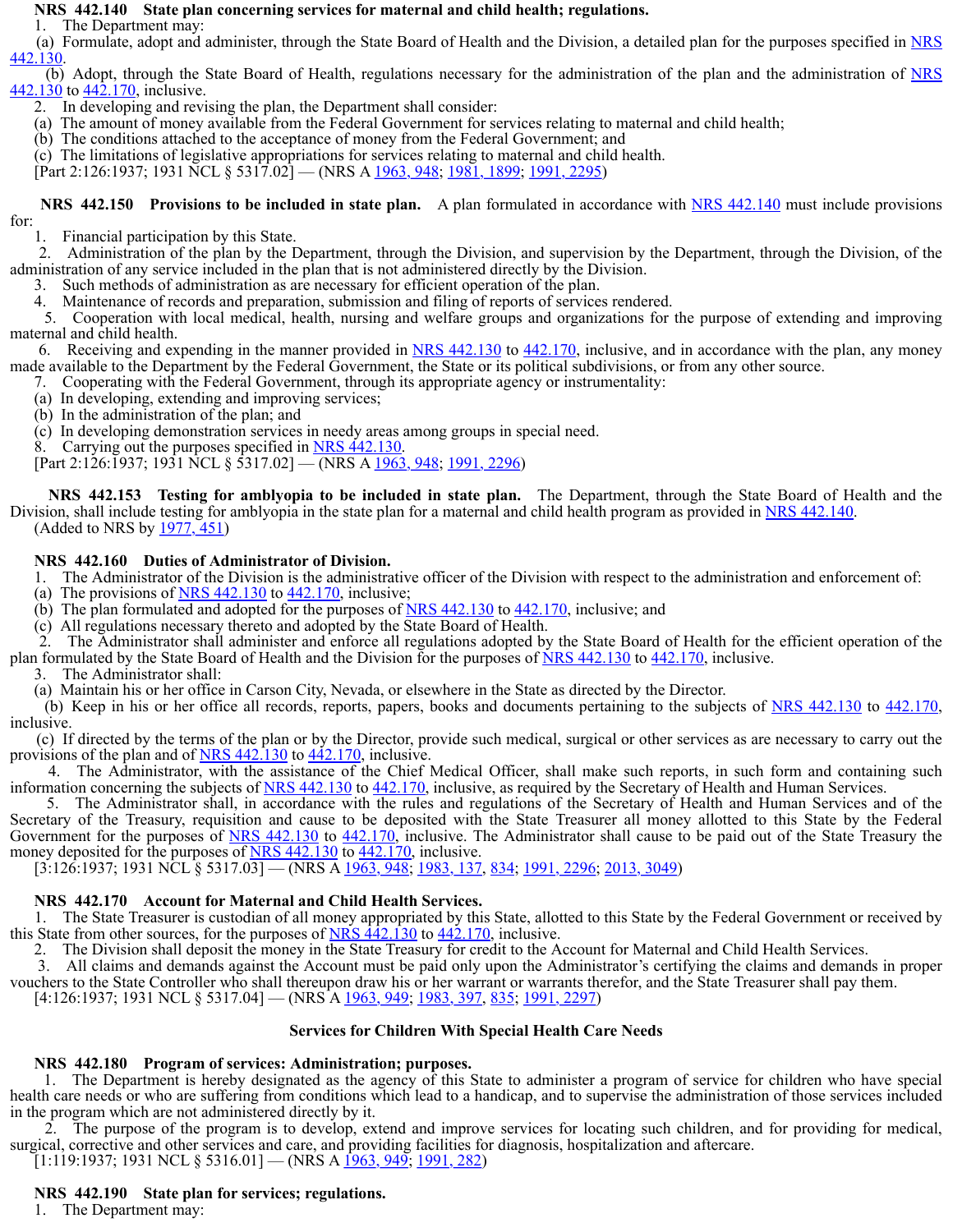(a) Formulate, adopt and administer, through the [State Board of He](https://www.leg.state.nv.us/NRS/NRS-442.html#NRS442Sec610)alth a[nd the Divi](https://www.leg.state.nv.us/NRS/NRS-442.html#NRS442Sec620)sion, a detailed plan or plans for the purposes specified

in NRS 442.180.<br>(b) Adopt, through the State Board of Health, regulations necessary for the administration of the plan or plans and the administration of NRS 442.180 to 442.220, inclusive.

 2. In developing and re[vising the plan](https://www.leg.state.nv.us/Statutes/74th/Stats200719.html#Stats200719page2366) or plans, the Department shall consider, among other things, the amount of money available from the Federal Government for services to children with special health care needs and the conditions attached to the acceptance of such money, and the limitations of legislative appropriations for services to children with special health care needs. [Part 2:119:1937; 1931 NCL § 5316.02] — (NRS A 196[3, 950; 1975, 74; 1](https://www.leg.state.nv.us/NRS/NRS-629.html#NRS629Sec031)981, 1900; 1991, 282)

**NRS** 442.200 Provisions to be included in state plan. [Such plan or p](https://www.leg.state.nv.us/NRS/NRS-449.html#NRS449)lans shall in any event include therein provisions for: 1. Financial participation by this State.

 2. Administration of [such plan or p](https://www.leg.state.nv.us/Statutes/74th/Stats200719.html#Stats200719page2367)lans by the Department, through the Division, and supervision by the Department, through the Division, of the administration of such services included in the plan or plans which are not administered directly by the Division.

Such methods of administration as are necessary for efficient operation of such plan or plans.

Maintenance of records and preparation, submission and filing of reports of services rendered.

 5. Cooperation with medical, health, nursing and welfare groups and organizations, and with any agency of the State charged with the administration of laws providing for vocational rehabilitation of children with disabilities.

 6. Receiving and expending in the manner provided in NRS 442.180 to 442.220, inclusive, in accordance with such plan or plans, all funds made available to the [Department by](https://www.leg.state.nv.us/Statutes/74th/Stats200719.html#Stats200719page2367) the Federal Government, the State or its political subdivisions, or from any other source for such purposes.

 7. Cooperating with the Federal Government, through its appropriate agency or instrumentality, in developing, extending and improving such services and in the administration of such plan or plans.<br>8. Carrying out the purposes specified in NRS 442.180.

 $[Part 2:119:1937; 1931 NCL \$   $\overline{\$}316.02]$  — (NRS A 1963, 950; 1975, 75)

#### **NRS 442.210 Duties of Ad[ministrator of Divi](https://www.leg.state.nv.us/NRS/NRS-442.html#NRS442Sec600)sion.**

 1. The Administrator of the Division shall administ[er and enfor](https://www.leg.state.nv.us/NRS/NRS-442.html#NRS442Sec660)ce the provisions of NRS 442.180 to 442.220, inclusive, and of the plan or plans formulated and adopted for the purposes of NRS 442.180 to 442.220, inclusive, and all regulations necessary thereto a[nd adopted by the](https://www.leg.state.nv.us/NRS/NRS-442.html#NRS442Sec600) State Board of Health.

 [2.](https://www.leg.state.nv.us/NRS/NRS-442.html#NRS442Sec660) The Administrator shall administer and enforce all regulations adopted by the State Board of Health for the efficient operation of such plan or plans formulated by the S[tate Board of He](https://www.leg.state.nv.us/NRS/NRS-652.html#NRS652)alth and the Division for the purposes of NRS 442.180 to 442.220, inclusive.

 3. The Administrator shall maintain his or her office in Carson City, Nevada, or elsewhere in the State as directed by the Director, and keep therein all records, reports, papers, books and documents pertaining to the subjects of NRS 442.180 to 442.220, inclusive. The Administrator, when directed by the terms of any plan or plans perfected, or by the Director, shall provide in such places within the State such medical, surgical or other ag[ency or agenci](https://www.leg.state.nv.us/Statutes/74th/Stats200719.html#Stats200719page2367)es as may be necessary to carry out the provisions of such plan or plans and of NRS 442.180 to 442.220, inclusive. If the proper medical or surgical services cannot be had within the State for any child with special health care needs, the Secretary of the State Board of Health may provide for those services in some other state.

 4. The Administrator shall, from time to time as directed by the Secretary of Health and Human Services, make reports, in such form and containing such information concerning the subjects of NRS 442.180 to 442.220, inclusive, as the Secretary of Health and Human Services requires.

 5. The Administrator shall from time to time pursuant to the rules and regulations of the Secretary of Health and Human Services and of the Secretary of the Treasury, requisition and cause to be deposited with the State Treasurer all money allotted to this state by the Federal Government for the purposes of NRS 442.180 to 442.220, inclusive. The Administrator shall cause to be paid out of the State Treasury the money therein deposited for the purposes of NRS 442.180 to 442.220, inclusive.

[3:119:1937; 1931 NCL § 5316.03] — (NRS A 1963, 951; 1975, 75; 1983, 138, 835; 1991, 282; 2013, 3049)

#### **NRS 442.215 Recovery of costs of corrective treatment from parents by Administrator of Division.**

 1. The Administrator of the Division may recover costs of corrective treatment for children with special health care needs from the parents of the child who receives the treatment, pursuant to subsections 2 and 3.

 2. The Administrator shall investigate the financial circumstances of a parent of a child with special health care needs for whom an application is made to determine whether part or all of the expenses for treatment should be paid for by such parent.

 3. The Administrator may authorize corrective treatment for a child with special health care needs at state expense when it is determined that the parent of the child is unable to pay the cost of this treatment or any part thereof. A determination of ability to pay and eligibility for payment at state expense must be based on the following factors:

(a) Resources of the parent, including hospital and medical insurance;

- (b) Other available sources of payment, including state aid for medically indigent families;
- (c) Estimated cost of care;
- (d) Length of treatment;
- (e) Household size in relation to income; and
- (f) Debts and obligations.

4. As used in this section, "parent" means a natural parent or an adoptive parent.

(Added to NRS by 1969, 1090; A 1977, 471; 1983, 836; 1991, 283)

#### **NRS 442.217 Authorization required before purchased services provided; exception.**

 1. All services purchased for children with special health care needs pursuant to NRS 442.180 to 442.220, inclusive, must be authorized by the Division before the time such services are provided, and a record of such authorizations must be retained as part of the child's case record in the Division.

 2. Authorizations for services provided during the hours when the offices of the Division are closed may be issued retroactively, provided that:

(a) The child meets the eligibility requirements of the Program; and

 (b) The Division is notified by the physician, hospital or other provider of services within 72 hours following the time service was provided.

(Added to NRS by <u>1975, 74</u>; A <u>1991, 284</u>)

#### **NRS 442.220 Account for Children's Special Health Care Services.**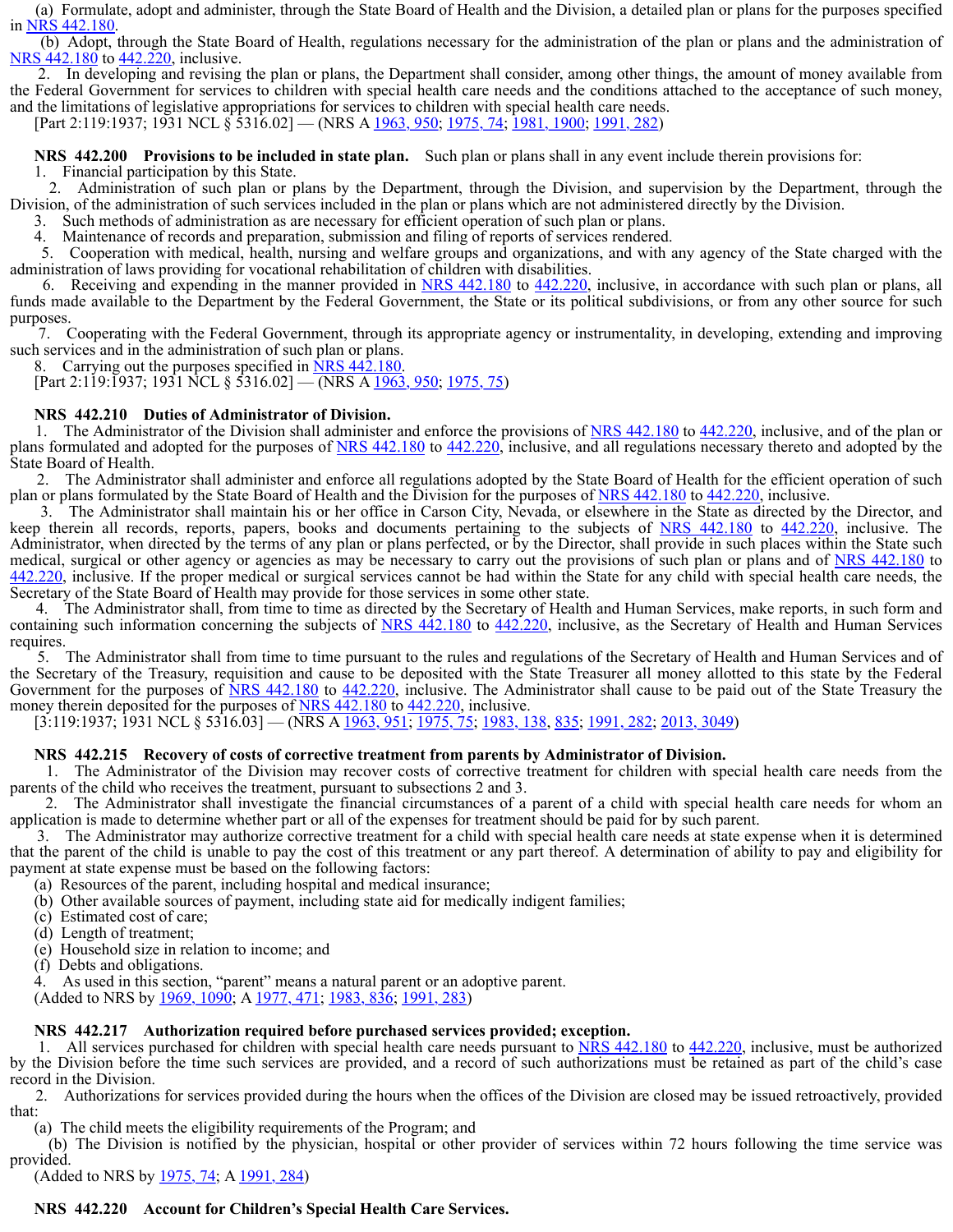1. The State Treasurer is custodian of all money appropriated by this State, allotted to this State by the Federal Government or received by this State from other sources, for the purposes of  $NRS$  442.180 to  $442.220$ , inclusive.

2. The Division shall deposit the money in the State Treasury for credit to the Account for Children's Special Health Care Services.

 3. All claims and demands against the Account must be paid only upon the Administrator's certifying the claims and demands in proper vouchers to the State Controller who shall thereupon draw his or her warrant or warrants therefor, and the State Treasurer shall pay them.

[4:119:1937; 1931 NCL § 5316.04] — (NRS A 1963, 951; 1975, 76; 1983, 398, 836; 1991, 284)

## **NRS 442.230 Cooperative agreement with Federal Government to find, diagnose and treat children with special health care needs.**

 1. The Department may enter into a cooperative agreement or agreements with the United States Department of Health and Human Services, prescribing the manner, terms and conditions of cooperation by the Department and the United States Department of Health and Human Services in providing for the finding, diagnosis and treatment of children with special health care needs, including children with rheumatic fever.

 2. Such agreements may provide for the amounts which the State and the Federal Government will [contribute under](https://www.leg.state.nv.us/NRS/NRS-454.html#NRS454Sec201) the agreement, and the Department shall be boun[d and governed](https://www.leg.state.nv.us/Statutes/74th/Stats200719.html#Stats200719page2367) by such agreement or agreements.

 $[1.324.1951]$  — (NRS A  $\frac{1963}{952}$ ,  $\frac{1983}{139}$ ,  $\frac{1991}{284}$ )

#### **ABORTION**

**NRS** 442.240  **"Abortion" defined.** As used in NRS 442.240 to 442.270, inclusive, unless the context requires otherwise, "abortion" means the termination of a human pregnancy with an intention other than to produce the birth of an infant capable of sustained survival by natural or artificial supportive systems or to remove a dead fetus.

(Added to NRS by 1973, 1637; A 1981, 1163; 1985, 2307)

#### **NRS 442.250 Conditions under which abortion permitted. [**NRS 442.250 **was submitted to and approved by referendum at the 1990 general election and th[erefore is not](https://www.leg.state.nv.us/Statutes/74th/Stats200719.html#Stats200719page2368) subject to legislative amendment or repeal.]**

1. No abortion may be performed in this state unless the abortion is performed:

(a) By a physician licensed to practice in this state or by a physician in the employ of the government of the United States who:

 (1) Exercises his or her best clinical judgment in the light of all attendant circumstances including the accepted professional standards of medical practice in determining whether to perform an abortion; and

(2) Performs the abortion in a manner consi[stent with accepted](https://www.leg.state.nv.us/NRS/NRS-442.html#NRS442Sec600) me[dical practic](https://www.leg.state.nv.us/NRS/NRS-442.html#NRS442Sec660)es and procedures in the community.

(b) Within 24 weeks after the commencement of the pregnancy.

 (c) After the 24th week of pregnancy only if the physician has reasonable cause to believe that an abortion currently is necessary to preserve the life or health of the pregnant woman.

 2. All abortions performed after the 24th week of pregnancy or [performed when, in](https://www.leg.state.nv.us/NRS/NRS-442.html#NRS442Sec600) th[e judgment](https://www.leg.state.nv.us/NRS/NRS-442.html#NRS442Sec660) of the attending physician, there is a reasonable likelihood of the sustained survival of the fetus outside of the womb by natural or artificial supportive systems must be performed in a hospital licensed under chapter 449 of NRS.

 3. Before performing an abortion pursuant to subsection 2, the attending physician shall enter in the permanent records of the patient the facts on which the physician based his or her best clinical judgment that there is a [substantial risk th](https://www.leg.state.nv.us/NRS/NRS-442.html#NRS442Sec640)at continuance of the pregnancy would endanger the life of the patient or would gravely impair the physical or mental health of the patient.

(Added to NRS by 1973, 1637, A 1975, 367, 1977, 961, 1981, 1164, 1985, 2307)

 **NRS 442.252 Physician to obtain informed consent before performing abortion.** No physician may perform an abortion in this state unless, before the physician performs it, he or she obtains the informed consent of the woman seeking the abortion pursuant to NRS 442.253.

(Added to NRS by 1981, 1162; A 1985, 2308; 2019, 1502)

#### **NRS 442.253 Requirements for informed consent.**

1. The attending physici[an or a person](https://www.leg.state.nv.us/Statutes/74th/Stats200719.html#Stats200719page2368) meeting the qualifications established by regulations adopted by the Division shall:

(a) In an accurate and thorough manner which is reasonably likely to be understood by the pregnant woman, orally:

(1) Explain that, in his or her professional judgment, she is pregnant and a copy of her pregnancy test is available to her.

(2) Inform her of the estimated gestational age.

(3) Explain:

- (I) The procedure to be used and the proper procedures for her care after the abortion.
- (II) The discomforts and risks that may accompany or follow the procedure.

 (III) If an interpreter is available to assist the woman because the woman does not understand the language used on a form indicating consent or the language used by the attending physician or person meeting the qualifications established by regulations adopted by the Division, that an interpreter is available to provide the explanation.

(b) Offer to answer any questions the woman has concerning the procedure.

(c) Provide the woman with a copy of a form indicating consent.

 2. The form indicating consent provided pursuant to subsection 1 must clearly describe the nature and consequences of the procedure to be used.

3. Informed consent shall be deemed to have been given by a woman seeking an abortion for the purposes of NRS 442.252 when:

(a) The form indicating consent provided pursuant to paragraph (c) of subsection 1 has been signed and dated by:

- (1) The woman;
- (2) The interpreter, if an interpreter is used;
- (3) The attending physician who will perform the procedure; and

 (4) The person meeting the qualifications established by regulations adopted by the Division if such a person performs the duties prescribed in subsection 1; and

 (b) If the form indicating consent is not written in a language understood by the woman, the person who performs the duties prescribed in subsection 1 has certified on the form that the information described in subsection 1 has been presented in such a manner as to be understood by the woman.

(Added to NRS by 1981, 1162; A 1985, 2308; 2019, 1503)

 **NRS 442.255 Notice to custodial parent or guardian; request for authorization for abortion; rules of civil procedure inapplicable.**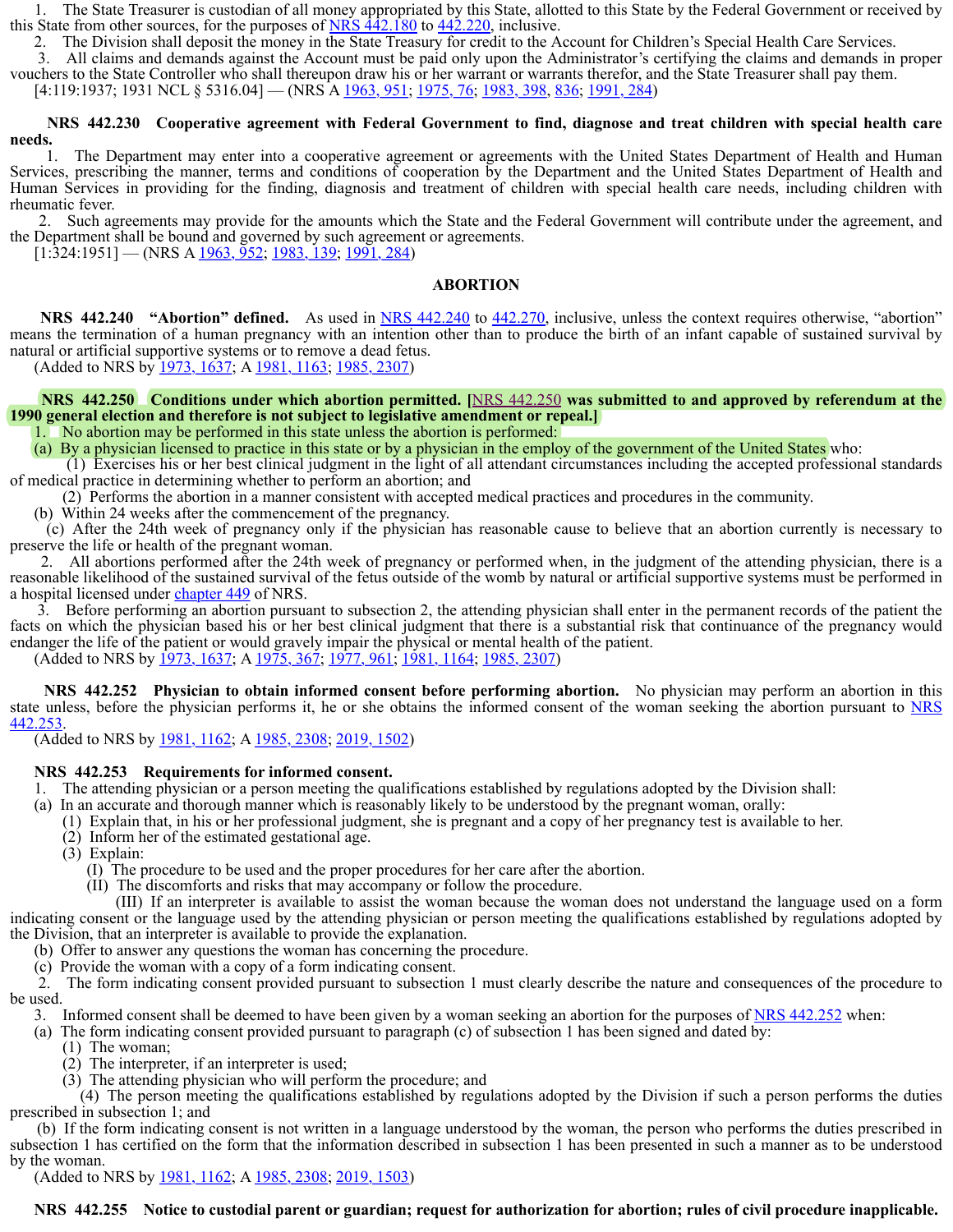1. Unless in the judgment of the attending physician an abortion is immediately necessary to preserve the patient's life or health or an abortion is authorized pursuant to subsection  $2$  or NRS 442.2555, a physician shall not knowingly perform or induce an abortion upon an unmarried and unemancipated woman who is under the age of 18 years unless a custodial parent or guardian of the woman is personally notified before the abortion. [If the custodi](https://www.leg.state.nv.us/Statutes/77th2013/Stats201313.html#Stats201313page2115)al parent or guardian cannot be so notified after a reasonable effort, the physician shall delay performing the abortion until the physician has notified the parent or guardian by certified mail at the last known address of the parent or guardian.

 2. An unmarried or unemancipated woman who is under the age of 18 years may request a district court to issue an order authorizing an abortion. If so requested, the court shall interview the woman at the earliest practicable time, which must be not more than 2 judicial days after the request is made. If the court determines, from any information provided by the woman and any other evidence that the court may require, that:

(a) She is mature enough to make an intelligent and informed decision concerning the abortion;

(b) She is financially independent or is emancipated; or

(c) The notice required by subsection 1 would be detrimental to her best interests,

Ê the court shall issue an order within 1 judicial day after the interview authorizing a physician to perform the abortion in accordance with the provisions of NRS 442.240 to 442.270, inclusive.

 3. If the court does not find sufficient grounds to authorize a physician to perform the abortion, it shall enter an order to that effect within 1 judicial day after the interview. If the court does not enter an order either authorizing or denying the performance of the abortion within 1 judicial day after the interview, authorization shall be deemed to have been granted.

4. The court shall take the necessary steps to ensure that the interview and any other proceedings held pursuant to this subsection or NRS 442.2555 are confidential. The rules of civil procedure do not apply to any action taken pursuant to this subsection.

(Added to NRS by <u>1981, 1163</u>; A 1985, 2309)

#### **NRS 442.2555 Procedure if district court denies request for authorization for abortion: Petition; hearing on merits; appeal.**

 1. If the order is denied pursuant to NRS 442.255, the court shall, upon request by the minor if it appears that she is unable to employ counsel, appoint an attorney to represent her in the preparation of a petition, a hearing on the merits of the petition, and on an appeal, if necessary. The compensation and expenses of the attorney are a charge against the county as provided in the following schedule:

(a) For consultation, research and other time reasonably spent on the matter, except court appearances, \$20 per hour.

(b) For court appearances, \$30 per hour.

 2. The petition must set forth the initials of the minor, the age of the minor, the estimated number of weeks elapsed from the probable time of conception, and whether maturity, emancipation, notification detrimental to the minor's best interests or a combination thereof are relied upon in avoidance of the notification required by  $NRS$  442.255. The petition must be initialed by the minor.

 3. A hearing on the merits of the petition, on the record, must be held as soon as possible and within 5 judicial days after the filing of the petition. At the hearing the court shall hear evidence relating to:

(a) The minor's emotional development, maturity, intellect and understanding;

- (b) The minor's degree of financial independence and degree of emancipation from parental authority;
- (c) The minor's best interests relative to parental involvement in the decision whether to undergo an abortion; and
- (d) Any other evidence that the court may find useful in determining whether the minor is entitled to avoid parental notification.
- In the decree, the court shall, for good cause:

 (a) Grant the petition, and give judicial authorization to permit a physician to perform an abortion without the notification required in NRS  $442.255$ ; or

(b) Deny the petition, setting forth the grounds on which the petition is denied.

 5. An appeal from an order issued under subsection 4 may be taken to [the appellate court](https://www.leg.state.nv.us/NRS/NRS-441A.html#NRS441ASec050) of competent jurisdiction pursuant to the rules fixed by the Supreme Court pursuant to Section 4 of Article 6 of the Nevad[a Constitution, whic](https://www.leg.state.nv.us/NRS/NRS-449.html#NRS449Sec0151)h shall suspend the Nevada Rules of Appellate Procedure pursuant to **NRAP 2** to provide for an expedited appeal. The notice of intent to appeal must be given within 1 judicial day after the issuance of the order. The rec[ord on appeal](https://www.leg.state.nv.us/Statutes/75th2009/Stats200905.html#Stats200905page457) mu[st be perfected](https://www.leg.state.nv.us/Statutes/80th2019/Stats201918.html#Stats201918page3041) within 5 judicial days after the filing of the notice of appeal and transmitted to the appellate court of competent jurisdiction pursuant to the rules fixed by the Supreme Court. The appellate court of competent jurisdiction, shall, by court order or rule, provide for a confidential and expedited appellate review of cases appealed under this section.

(Added to NRS by 1985, 2306; A 2013, 1784)

 **NRS 442.256 Records.** A physician who performs an [abortion shall mai](https://www.leg.state.nv.us/NRS/NRS-442.html#NRS442Sec710)ntai[n a record o](https://www.leg.state.nv.us/NRS/NRS-442.html#NRS442Sec745)f it for at least 5 years after it is performed. The record must contain:

- 1. The form indicating consent completed in co[mpliance with subs](https://www.leg.state.nv.us/NRS/NRS-442.html#NRS442Sec715)ection 3 of <u>NRS 442.253</u>.<br>2. A statement of the information which was provided to the woman pursuant to NRS 442.253.
- 
- 3. A description of effor[ts to give any](https://www.leg.state.nv.us/Statutes/79th2017/Stats201705.html#Stats201705page739) notice required by NRS 442.255

(Added to NRS by 1981, 1163, A 1985, 2310, 2019, 1504)

**NRS** 442.257 Criminal penalty. [Any person who violates any provision of NRS 442.252 to 442.256, inclusive, is guilty of a](https://www.leg.state.nv.us/NRS/NRS-442.html#NRS442Sec725) misdemeanor.

(Added to NRS by 1981, [1163\)](https://www.leg.state.nv.us/Statutes/79th2017/Stats201705.html#Stats201705page739)

#### **NRS 442.260 Division to adopt regulations governing performance and reporting of abortions.**

 1. The Division shall adopt and enforce regulations governing the conditions under and the methods by which abortions may be performed, the reasonable minimum qualifications of a person authorized to provide the information required in NRS 442.253, as well as all other aspects pertaining to th[e performance](https://www.leg.state.nv.us/Statutes/79th2017/Stats201705.html#Stats201705page739) of [abortions pursu](https://www.leg.state.nv.us/Statutes/80th2019/Stats201909.html#Stats201909page1505)ant to NRS 442.250.

 2. The Division shall adopt and enforce regulations for a system for reporting abortions. This system must be designed to preserve confidentiality of information on the identity of women upon whom abortions are performed. The Division may require that the following items be reported for each abortion:

- (a) The date of the abortion;
- (b) The place of the abortion including the city, county and state;
- (c) The type of facility;
- (d) The usual residence of the woman, including the city, county and state;
- (e) Her age;
- (f) Her ethnic group or race;
- (g) Her marital status;
- (h) The number of previous live births;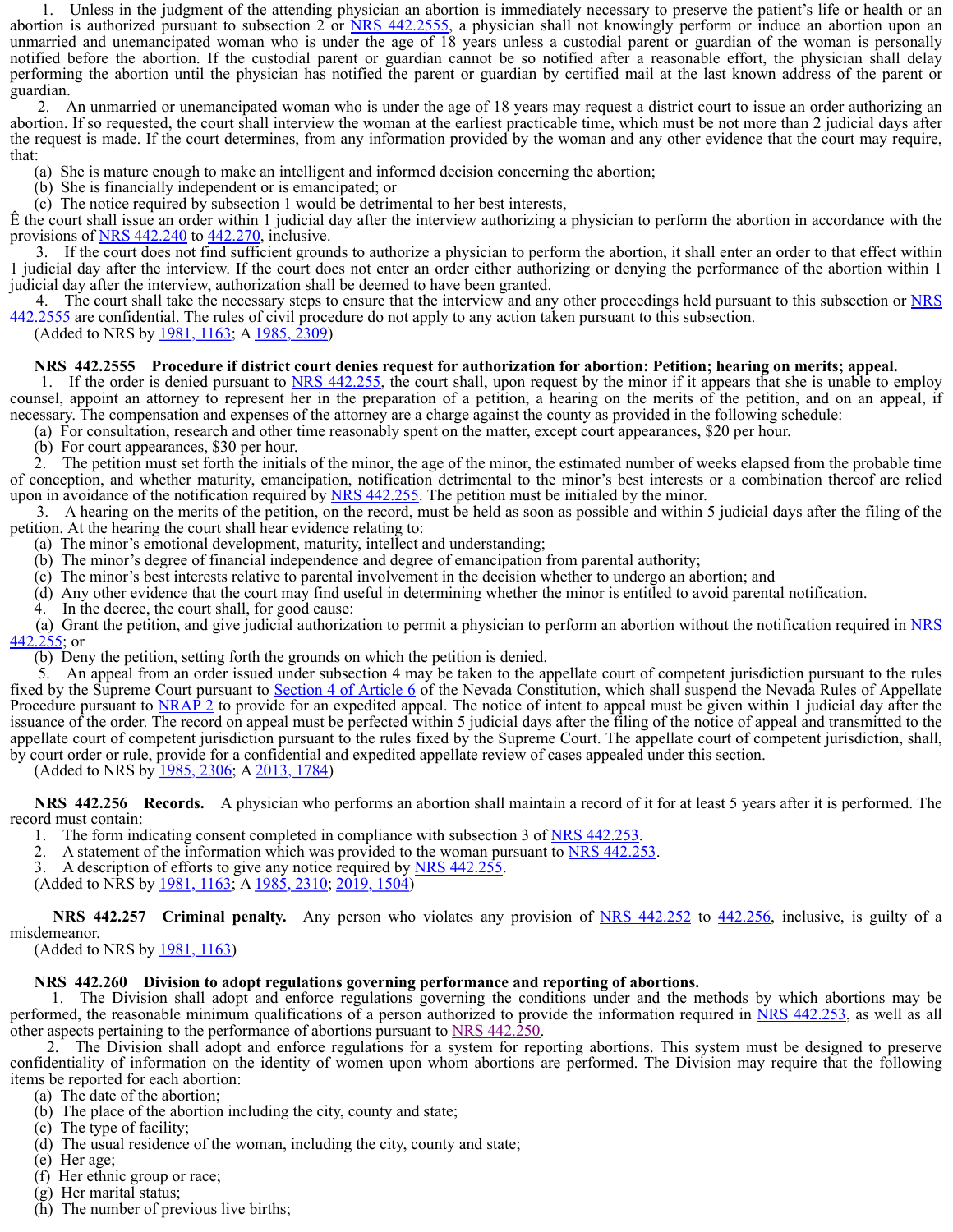(i) The number of previous induced abortions;

 (j) The duration of her pregnancy, as measured from first day of last normal menses to date of abortion, and as estimated by uterine size prior to performance of the abortion;

(k) The type of abortion procedure; and

 (l) If a woman has had a previously induced abortion, the information in paragraphs (a) to (k), inclusive, or as much thereof as can be reasonably obtained, for each previous abortion.

3. The Division may adopt regulations to permit studies of individual cases of abortion, but these studies must not be permitted unless:

(a) Absolute assurance is provided that confidentiality of information on the persons involved will be preserved;

(b) Informed consent of each person involved in the study is obtained in writing;

(c) The study is conducted according to established standards and ethics; and

 (d) The study is related to problems of health and has scientific merit with regard to both design and the importance of the problems to be solved.

(Added to NRS by 1973, 1638; A 1973, 1406; 1985, 2310; 2013, 3050)

 **NRS 442.265 Hospital to submit monthly report to State Registrar of Vital Statistics.** Each hospital shall submit a monthly report to the State Registrar of Vital Statistics which contains the following information:

1. The number of patients admitted for hospital care for a complication which resulted from an abortion;

2. The nature of the complication by its diagnostic name; and

3. The type of abortion.

(Added to NRS by 1981, 1941)

**NRS** 442.268 Civil immunity of person performing judicially authorized abortion in accordance with provisions of **NRS** 442.240 **to** 442.270, inclusive. If an abortion is judicially authorized and the provisions of NRS 442.240 to 442.270, inclusive, are complied with, an action by the parents or guardian of the minor against persons performing the abortion is barred. This civil immunity extends to the performance of the abortion and any necessary accompanying services which are performed in a competent manner. The costs of the action, if brought, must be borne by the parties respectively.

(Added to NRS by 1985, 2307)

 **NRS 442.270 Liability for failure to exercise reasonable care to preserve life of infant born as result of attempted abortion.** Whenever an abortion results in the birth of an infant capable of sustained survival by natural or artificial supportive systems, the failure to take all reasonable steps, in keeping with good medical practice, to preserve the life and health of the infant subjects the person performing the abortion to the laws of this state governing criminal liability and civil liability for wrongful death and medical malpractice.

(Added to NRS by 1973, 1639; A 1975, 368; 1985, 2311)

## **BIRTH DEFECTS AND ADVERSE BIRTH OUTCOMES**

**NRS** 442.300 **Definitions.** As used in NRS 442.300 to 442.330, inclusive, unless the context otherwise requires, the words and terms defined in NRS 442.305, 442.310 and 442.315 have the meanings ascribed to them in those sections. (Added to NRS by 1999, 3509)

 **NRS 442.305 "Adverse birth outcome" defined.** "Adverse birth outcome" includes stillbirths.

(Added to NRS by 1999, 3509)

**NRS** 442.310  **"Birth defect" defined.** "Birth defect" means any structural or chemical abnormality present in a child at birth. (Added to NRS by 1999, 3509)

 **NRS 442.315 "System" defined.** "System" means the system established and maintained pursuant to NRS 442.320. (Added to NRS by 1999, 3509)

# **NRS 442.320 Statewide system for collection and analysis of information: Establishment and maintenance; regulations.**

 1. The Division, in cooperation with the University of Nevada School of Medicine, shall establish and maintain a statewide system for the collection and analysis of information concerning birth defects and other adverse birth outcomes.

2. The State Board of Health shall adopt regulations to carry out the provisions of NRS 442.300 to 442.330, inclusive. The regulations must:

 (a) Establish a procedure to inform a patient that the patient's name will be used for research and referrals to related services unless the patient requests the exclusion of his or her name from the system; and

 (b) Require the exclusion from the system of the name of a patient if the patient or, if the patient is a minor, a parent or legal guardian of the patient has requested in writing to exclude the name of the patient from the system.

The provisions of NRS 442.300 to 442.330, inclusive, do not authorize any prenatal genetic testing of children. (Added to NRS by 1999, 3509)

#### **NRS 442.325 Provision of certain informat[ion by chief admin](https://www.leg.state.nv.us/NRS/NRS-432B.html#NRS432BSec220)istrative officer of hospital or obstetric center; exclusion of name of patient; preparation of abstracts.**

 1. Except as otherwise provided in subsection 2, the chief administrative officer of each hospital and obstetric center or a representative of the officer shall:

(a) Prepare and make available to the Chief Medical Officer or a representative of the Officer a list of:

(1) Patients who are under 7 years of age and have been diagnosed with one or more birth defects; and

(2) Patients discharged with adverse birth outcomes; and

(b) Make available to the Chief Medical Officer or a representative of the Officer the records of the hospital or obstetric center regarding:

(1) Patients who are under 7 years of age and have been diagnosed with one or more birth defects; and

(2) Patients discharged with adverse birth outcomes.

The name of a patient must be excluded from the information prepared and made available pursuant to subsection 1 if the patient or, if the patient is a minor, a parent or legal guardian of the patient has requested in writing to exclude the name of the patient from that information in the manner prescribed by the State Board of Health pursuant to NRS 442.320. The provisions of this subsection do not relieve the chief administrative officer of the duty of preparing and making available the information required by subsection 1.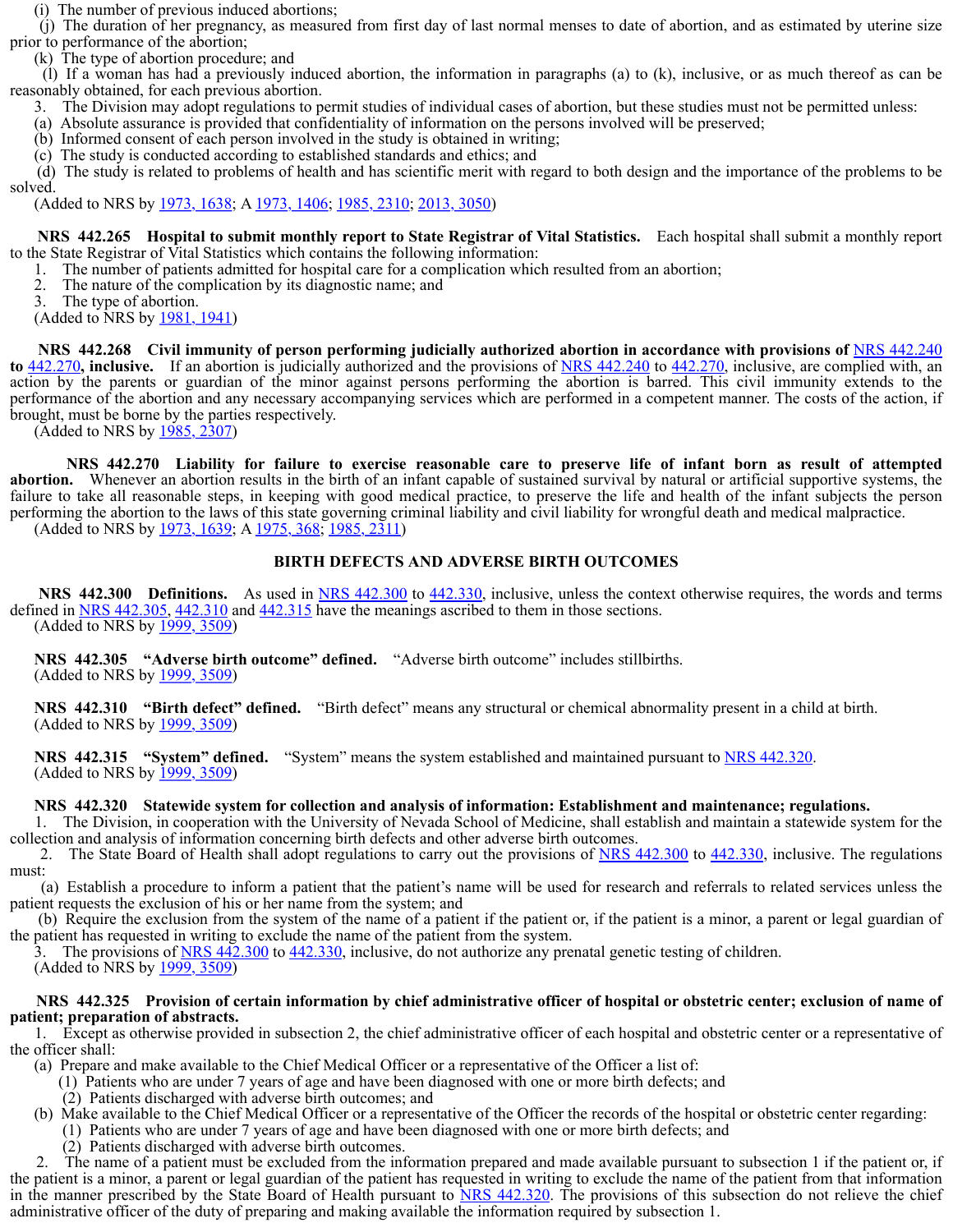3. The Chief Medical Officer or a representative of the Officer shall abstract from the records and lists required to be prepared and made available pursuant to this section such information as is required by the State Board of Health for inclusion in the system.

4. As used in this section, "hospital" has the meaning ascribed to it in NRS 449.012.<br>(Added to NRS by 1999, 3509)

# **NRS 442.330 Access to and use of information obtained by system: Restrictions; exceptions; regulations.**

- 1. Except as otherwise provided in NRS 439.538, information obtained by the system from any source may be used only:
- (a) To investigate the causes of birth defects and other adverse birth outcomes;
- (b) To determine, evaluat[e and develop](https://www.leg.state.nv.us/Statutes/79th2017/Stats201705.html#Stats201705page739) str[ategies to preve](https://www.leg.state.nv.us/Statutes/80th2019/Stats201909.html#Stats201909page1505)nt the occurrence of birth defects and other adverse birth outcomes;
- (c) To assist in the early detection of birth defects; and
- (d) To assist in ensuring the delivery of services for children identified with birth defects.
- 2. The State Board of Health shall adopt regulations to ensure that, except as otherwise provided in subsection 3 and NRS 439.538:

 (a) Access to information contained in the system is limited to persons authorized and approved by the Chief Medical Officer or a representative of the Officer who are employed by the Division or the University of Nevada School of Medicine.

- (b) Any information obtained by the system that would reveal the identity of a p[atient remains conf](https://www.leg.state.nv.us/NRS/NRS-442.html#NRS442Sec725)idential.
- (c) Information obtained by the system is used solely for the purposes set forth in subsection 1.

 3. This section does not prohibit the publishing of statistical compilations relating to birth defects and other adverse birth outcomes that do not in any manner identify individual patients or individual sources of information.

(Added to NRS by 1999, 3510; A 2007, 1978)

# **NRS 442.340 Health warning about effects of smoking during pregnancy to be posted in certain retail establishments.**

 1. Each retail establishment in which cigarettes are sold or offered for sale shall post at least one sign that meets the requirements of this section in a location conspicuous to the patrons of the establishment. The contents of the warning may be included on any other sign which the retail establishment is require[d to post in a](https://www.leg.state.nv.us/Statutes/79th2017/Stats201705.html#Stats201705page741) loca[tion conspicuou](https://www.leg.state.nv.us/Statutes/80th2019/Stats201909.html#Stats201909page1508)s to the patrons of the establishment.

 2. Each sign required by subsection 1 must be not less than 8 by 5 1/2 inches in size and must contain a notice in boldface type that is clearly legible and, except as otherwise provided in subsection 4, is in substantially the following form:

## HEALTH WARNING

Smoking tobacco during pregnancy can cause birth defects, premature birth and low birth weight.

# ¡ADVERTENCIA!

Fumar tabaco durante el embarazo puede causar daño a su bebé al nacer, que nazca prematuro y que nazca bajo de peso.

 3. The letters in the words "HEALTH WARNING" and "¡ADVERTENCIA!" in the sign must be written in not less than 28-point type, and the letters in all other words in the sign must be written in not less than 24-point type.

 4. The Division may provide by regulation for one or more alternative forms for the language of the warning to be included on the signs required by subsection 1 to increase the effectiveness of the signs. Each alternative form must contain substantially the same message as is stated in subsection 2. The Division and the local boards of health may solicit and accept donations of signs that satisfy the requirements of this section from a nonprofit organization or any other source. To the extent that such signs are donated, the Division or the local boards of health, as applicable, shall distribute the signs upon request to retail establishments that are required to post such signs.

(Added to NRS by 2011, 824)

# **FETAL ALCOHOL SYNDROME**

 **NRS 442.385 Development and implementation of program of public education by Division.** The Division shall develop and carry out a program of public education to increase public awareness about the dangers of fetal alcohol syndrome and other adverse effects on a fetus that [may result from t](https://www.leg.state.nv.us/NRS/NRS-442.html#NRS442Sec725)he consumption of alcohol during pregnancy. The program must include, without limitation:

 1. Educational messages that are directed toward the general public and specific geographical areas and groups of persons in this State that are identified pursuant to subsection 1 of NRS 442.420 as having women who are at a high risk of consuming alcohol during pregnancy.

 2. Providing training materials to school personnel to assist them in identifying pupils who may be suffering from fetal alcohol syndrome and offering to provide the parents of those pupils with a referral for diagnostic services and treatment.

 3. If a toll-free teleph[one service i](https://www.leg.state.nv.us/Statutes/79th2017/Stats201705.html#Stats201705page741)s otherwise provided by the Division, the use of that telephone service for providing information relating to programs for the treatment of substance use disorders, providers of health care or other services and other available resources, and referrals to those programs, if appropriate. The telephone number must be disclosed in the educational messages provided pursuant to this section.

(Added to NRS by 1999, 1059; A 2003, 1360)

 **NRS 442.390 Development of guidelines for providers of health care or other services by University of Nevada School of Medicine.** [The Uni](https://www.leg.state.nv.us/NRS/NRS-442.html#NRS442Sec725)versity of Nevada School of Medicine shall develop guidelines to assist a provider of health care or other services in identifying:

1. Pregnant women who are at a high risk of consuming alcohol during pre[gnancy; and](https://www.leg.state.nv.us/NRS/NRS-442.html#NRS442Sec725)

2. Children who are suffering from fetal alcohol syndrome.

(Added to NRS by 1999, 1060; A 2003, 1361)

 **NRS 442.395 Confidentiality of reports and associated documentation relating to certain referrals to Division.** Except as otherwise provided in NRS 239.0115 and 439.538, if a pr[egnant woman is r](https://www.leg.state.nv.us/NRS/NRS-442.html#NRS442Sec725)eferred to the Division by a provider of health care or other services for information relating to p[rograms for th](https://www.leg.state.nv.us/Statutes/79th2017/Stats201705.html#Stats201705page741)e p[revention and](https://www.leg.state.nv.us/Statutes/80th2019/Stats201909.html#Stats201909page1508) treatment of fetal alcohol syndrome, any report relating to the referral or other associated documentation is confidential and must not be used in any criminal prosecution of the woman.

(Added to NRS by 1999, 1060; A 2007, 1978, 2109)

 **NRS 442.400 Request for and use of certain information from natural parent of child to be placed for adoption.** The agency which provides child welfare services or a licensed child-placing agency shall inquire, during its in[itial contact with a](https://www.leg.state.nv.us/NRS/NRS-442.html#NRS442Sec751) nat[ural parent](https://www.leg.state.nv.us/NRS/NRS-442.html#NRS442Sec774) of a child who is to be placed for adoption, about consumption of alcohol by or any substance use dis[order of the moth](https://www.leg.state.nv.us/NRS/NRS-442.html#NRS442Sec754)e[r of the chil](https://www.leg.state.nv.us/NRS/NRS-442.html#NRS442Sec757)d duri[ng pregnan](https://www.leg.state.nv.us/NRS/NRS-442.html#NRS442Sec761)cy. The information obtained from the inquiry must be:

1. Included in the report [provided to](https://www.leg.state.nv.us/Statutes/80th2019/Stats201901.html#Stats201901page41) the adopting parents of the child pursuant to NRS 127.152; and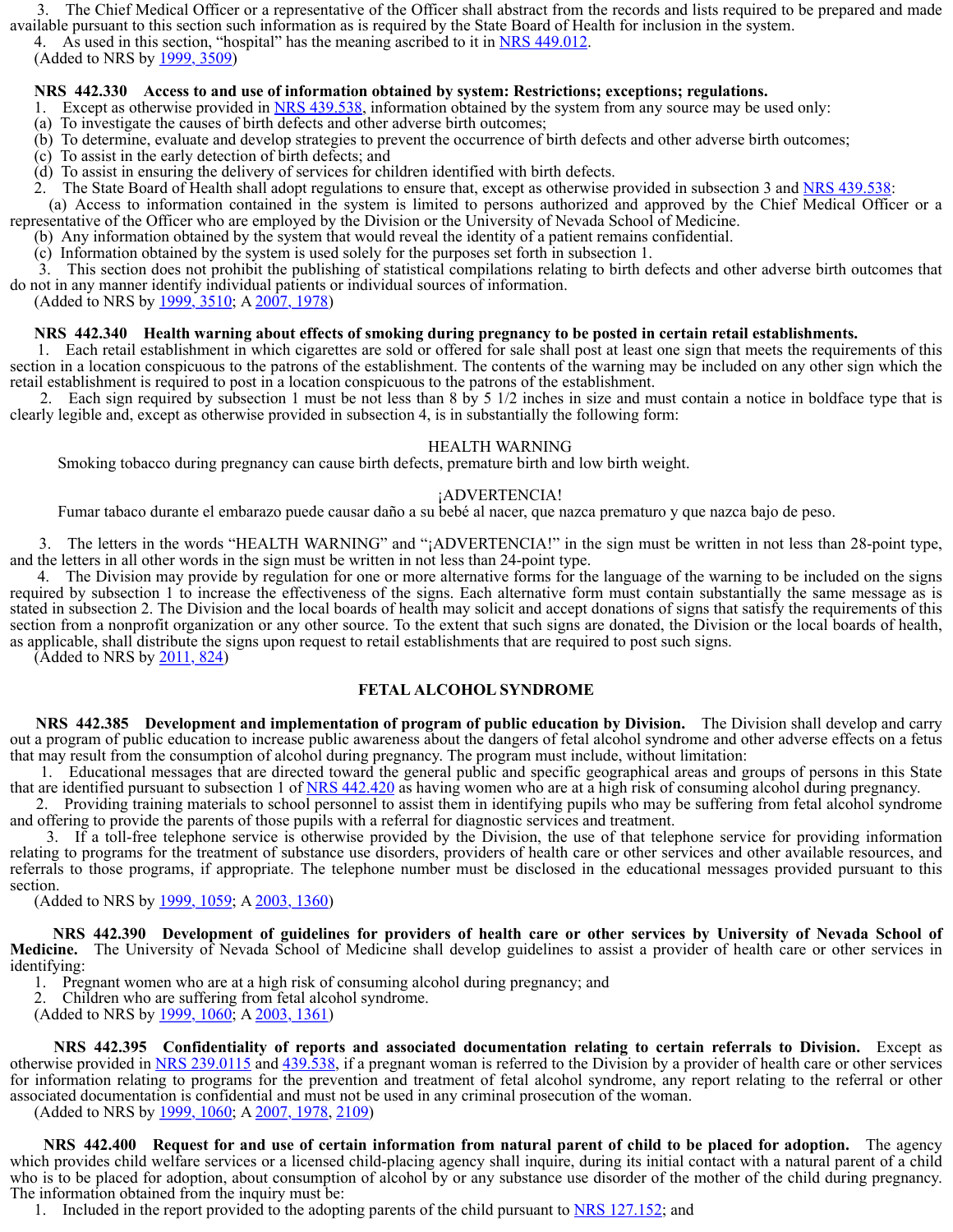2. Reported to the Division on a form prescribed by the Division. The report must not contain any identifying information and may be used only for statistical purposes.

(Added to NRS by <u>1999, 1060</u>; A 2001 Special Session, 54)

## **NRS 442.405 Request [for and use](https://www.leg.state.nv.us/Statutes/80th2019/Stats201901.html#Stats201901page41) of certain info[rmation from nat](https://www.leg.state.nv.us/NRS/NRS-442.html#NRS442Sec764)ural parent of child to be placed in family foster home.**

 1. The agency which provides child welfare services shall inquire, during its initial contact with a natural parent of a child who is to be placed in a family foster home, about consumption of alcohol by or any substance use disorder of the mother of the child during pregnancy. The information obtained from the inquiry must be:

(a) Provided to the provider of foster care pursuant to  $NRS$  424.038; and

 (b) Reported to the Divi[sion on a fo](https://www.leg.state.nv.us/Statutes/80th2019/Stats201901.html#Stats201901page41)rm prescribed by the Division. The report must not contain any identifying information and may be used only for statistical purposes.

2. As used in this section, "family foster home" has the meaning ascribed to it in NRS  $424.013$ .<br>(Added to NRS by 1999, 1061; A 2001 Special Session, 54; 2013, 1455)

 **NRS 442.410 Request for and use of certain information from natural parent of child whom court determines must be kept in temporary or permanent custody.** An agency which provides child welfare services shall inquire, during its initial contact with a natural parent of a child whom a co[urt has dete](https://www.leg.state.nv.us/Statutes/80th2019/Stats201901.html#Stats201901page41)rmined must be kept in temporary or permanent custody, about consumption of alcohol by or any substance use disorder of the mother of the child during pregnancy. The information obtained from the inquiry must be:

1. Included in the report the agency is required to make pursuant to NRS 432B.540; and

 2. Reported to the Division on a form prescribed by the Division. The report must not contain any identifying information and may be used only for statistical purposes.

(Added to NRS by <u>1999, 1061</u>; A 2001 Special Session, 54)

**NRS** 442.415 Division: Adoption of regulations. The Division shall adopt regulations necessary to carry out the provisions of NRS 442.400, 442.405 and 442.410.

(Added to NRS by 1999, 1061; A 2013, 3051)

 **NRS 442.420 Division: Development and maintenance of system for monitoring syndrome.** The Division shall develop and maintain a system for monitoring fetal alcohol syndrome, that may include, without limitation, a method of:

 1. Identifying the geographical areas in this state in which women are at a high risk of consuming alcohol during pregnancy and groups of persons in this state that include such women;

2. Identifying and evaluating deficiencies in existing systems for delivering perinatal care; and

3. Collecting and analyzing data relating to systems for delivering perinatal care.

(Added to NRS by 1999, 1061)

#### **NRS 442.425 Gifts, grants and contributions: Application for and acceptance by Division; administration and use.**

 1. The Division may apply for and accept gifts, grants and contributions from any public or private source to carry out its duties pursuant to the provisions of  $NRS$  442.385 to 442.425, inclusive.

 2. The Division shall account separately for the money received from those gifts, grants or contributions. The Administrator of the Division shall administer the account, and all claims against the account must be approved by the Administrator before they are paid.

3. The money in the account must be used only to carry out the provisions of  $\overline{NRS}$  442.385 to 442.425, inclusive.

(Added to NRS by 1999, 1060; A 2003, 1361)

# **SCREENING OF HEARING OF NEWBORN CHILDREN**

**NRS** 442.500 **Definitions.** As used in NRS 442.500 to 442.590, inclusive, unless the context otherwise requires, the words and terms defined in NRS 442.510, 442.520 and 442.530 have the meanings ascribed to them in those sections. (Added to NRS by 2001, 2460)

**NRS** 442.510  **"Hearing screening" defined.** "Hearing screening" means a test or battery of tests administered to determine the need for an in-depth hearing diagnostic evaluation.

(Added to NRS by 2001, 2460)

**NRS** 442.520  **"Hospital" defined.** "Hospital" has the meaning ascribed to it in NRS 449.012. (Added to NRS by 2001, 2460)

 **NRS 442.530 "Provider of hearing screenings" defined.** "Provider of hearing screenings" means a health care provider who, within the scope of his or her license or certificate, provides for hearing screenings of newborn children in accordance with NRS 442.500 to 442.590, inclusive. The term includes a licensed audiologist, a licensed physician or an appropriately supervised person who has documentation that demonstrates to the State Board of Health that he or she has completed training specifically for conducting hearing screenings of newborn children.

(Added to NR[S by 2001, 2460\)](https://www.leg.state.nv.us/NRS/NRS-442.html#NRS442Sec751)

 **NRS 442.540 Certain medical [facilities p](https://www.leg.state.nv.us/NRS/NRS-442.html#NRS442Sec774)rohibited from discharging newborn [child born in faci](https://www.leg.state.nv.us/NRS/NRS-442.html#NRS442Sec751)lity [until child](https://www.leg.state.nv.us/NRS/NRS-442.html#NRS442Sec774) has undergone or been referred for hearing sc[reening; ex](https://www.leg.state.nv.us/Statutes/80th2019/Stats201901.html#Stats201901page41)ception; regulations.**

1. Except as otherwise provided in this section and NRS 442.560, a licensed hospital in this state that provides services for maternity care and the care of newborn children and a licensed obstetric center in this state shall not discharge a newborn child who was born in the facility until the newborn child has undergone a hearing screening for the detection of hearing loss to prevent the consequences of unidentified disorders, or has been referred for such a hearing screening.

2. The requirements of subsection 1 do not apply to a hospital in which fewer than 500 childbirths occur annually.

3. The State Board of Health shall adopt such regulations as are necessary to carry out the provisions of NRS 442.500 to 442.590, inclusive.

(Added to NRS by 2001, 2461)

# **NRS 442.550 Hearing screenings: [Persons authorize](https://www.leg.state.nv.us/NRS/NRS-442.html#NRS442Sec774)d to conduct; certain medical facilities to hire or enter into written agreement**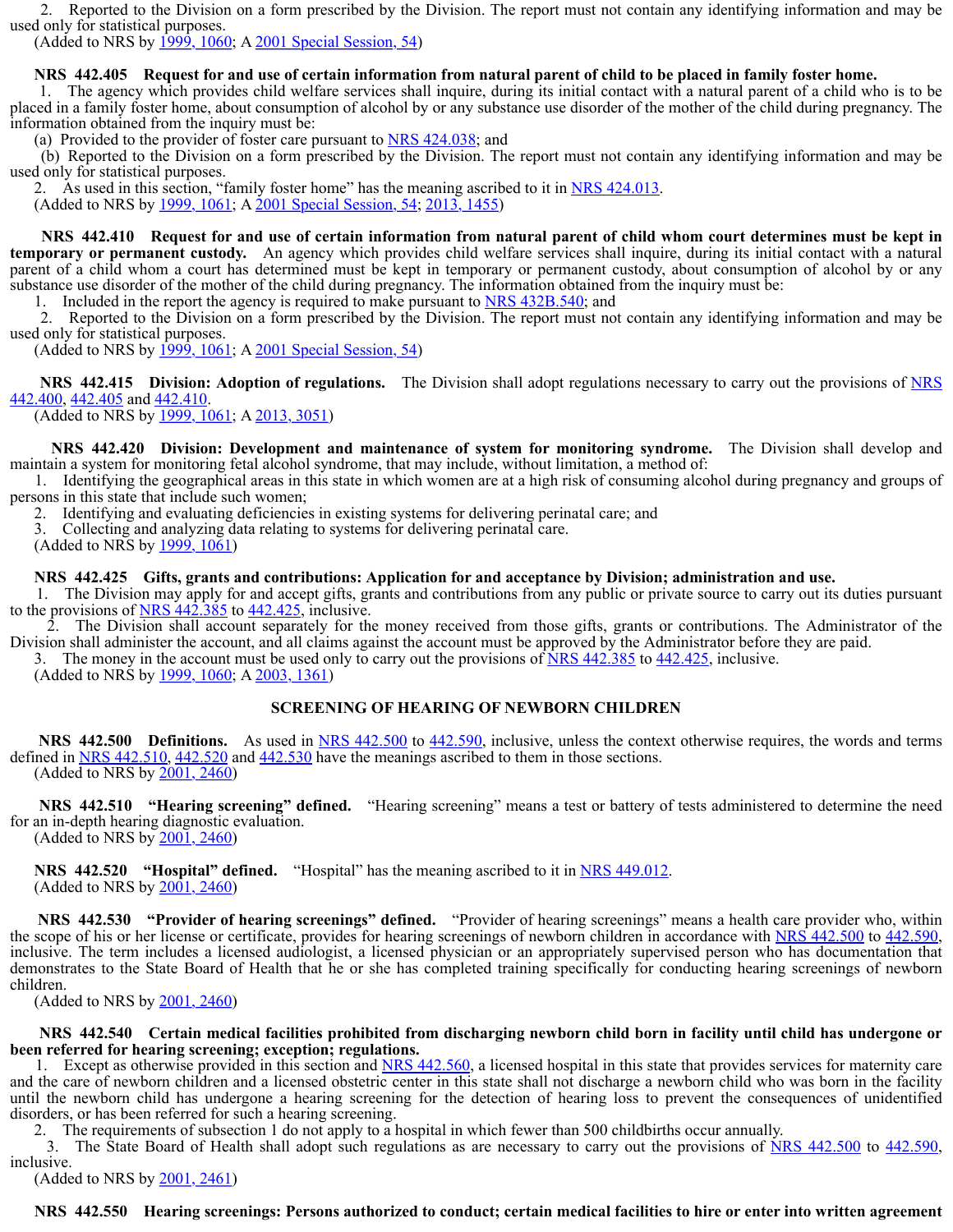#### **with provider of hearing screenings; documentation to be placed in medical file of newborn child; written reports.**

1. A hearing screening required by NRS 442.540 must be conducted by a provider of hearing screenings.

 2. A licensed hospital and a licensed obstetric center shall hire, contract with or enter into a written memorandum of understanding with a provider of hearing screenings to:

(a) Conduct a program for hearing screenings on newborn children in accordance with NRS 442.500 to 442.590, inclusive;

(b) Provide appropriate training for the staff of the hospital or obstetric center;

(c) Render appropriate recommendations concerning the program for hearing screenings; and

(d) Coordinate appropriate follow-up services.

 3. Not later than 24 hours after a hearing screening is conducted on a newborn child, appropriate documentation concerning the hearing screening, including, without limitation, results, interpretations and recommendations, must be placed in the medical file of the newborn child.

 4. A licensed hospital and a licensed obstetric center shall annually prepare and submit to the Division a written report concerning hearing screenings of newborn children in accordance with regulations adopted by the State Board of Health. The report must include, without limitation, the number of newborn children screened and the results of the screenings.

 5. The Division shall annually prepare and submit to the Governor a written report relating to hearing tests for newborn children. The written report must include, without limitation:

 (a) A summary of the results of hearing screenings administered to newborn children and any other related information submitted in accordance with the regulations of the State Board of Health;

(b) An analysis of the effectiveness of the provisions of  $NRS$  442.500 to 442.590, inclusive, in identifying loss of hearing in newborn children; and

(c) Any related recommendations for legislation.

 $(\text{Added to NRS by } 2001, 2461)$ 

 **NRS 442.560 Hearing screening not required if parent or legal guardian of newborn child objects in writing; written objection to be placed in medical file of newborn child.** A newborn child may be discharged from the licensed hospital or obstetric center in which he or she was born without having undergone a required hearing screening or having been referred for a hearing screening if a parent or legal guardian of the newborn child objects in writing to the hearing screening. The hospital or obstetric center shall place the written objection of the parent or legal guardian to the hearing screening in the medical file of the newborn child.

(Added to NRS by 2001, 2461)

 **NRS 442.570 Physician to recommend diagnostic evaluation if hearing screening indicates poss[ibility of hearing lo](https://www.leg.state.nv.us/NRS/NRS-449.html#NRS449Sec0151)ss.** If a hearing screening conducted pursuant [to NRS 44](https://www.leg.state.nv.us/Statutes/80th2019/Stats201901.html#Stats201901page42)2.540 indicates that a newborn child may have a hearing loss, the physician attending to the newborn child shall recommend to the parent or legal guardian of the newborn child that the newborn child receive an in-depth hearing diagnostic evaluation.

(Added to NRS by  $2001, 2462$ )

 **NRS 442.580 Lead physician or audiologist: Designation; responsibilities.** A licensed hospital and a licensed obstetric center shall formally designate a lead physician or audiologist to be responsible for:

1. The administration of the Program for conducting hearing screenings of newborn children; and

2. Monitoring the scoring and interpretation of the test results of the hearing screenings.

(Added to NRS by 2001, 2462)

#### **NRS 442.590 Written brochures: Creation by Division; required contents; distribution.**

 1. The Division shall c[reate written](https://www.leg.state.nv.us/Statutes/80th2019/Stats201901.html#Stats201901page43) brochures that use terms which are easily understandable to a parent or legal guardian of a newborn child and include, without limitation:

(a) Information concerning the importance of screening the hearing of a newborn child; and

(b) A description of the normal development of auditory processes, speech and language in children.

 2. The Division shall provide the brochures created pursuant to subsection 1 to each licensed hospital and each licensed obstetric center in this state. These facilities shall provide the brochures to the parents or legal guardians of a newborn child.

(Added to NRS by 2001, 2462)

#### **TESTING OF PREGNANT WOMEN AND NEWBORN CHILDREN FOR HUMAN IMMUNODEFICIENCY VIRUS**

**NRS** 442.600 **Definitions.** As used in NRS 442.600 to 442.660, inclusive, unless the context otherwise requires, the words and terms defined in NRS 442.610 and 442.620 have the meanings ascribed to them in those sections. (Added to NRS by 2007, 2366)

 **NRS 442.610 "Provider of health care" defined.** "Provider of health care" means:

1. A provider of health care as defined in **NRS 629.031**;

2. A midwife; and

3. An obstetric center licensed pursuant to chapter 449 of NRS.

(Added to NRS by 2007, 2367)

 **NRS 442.620 "Rapid test for the human immunodeficiency virus" and "rapid test" defined.** "Rapid test for the human immunodeficiency virus" or "rapid test" means a test that:

1. Is used to detect the presence of antib[odies to the human](https://www.leg.state.nv.us/NRS/NRS-217.html#NRS217Sec475) immunodeficiency virus; and

2. Provides a result in 30 minutes or less.

(Added to NRS by 2007, 2367)

#### **NRS 442.630 Test used must be approved by United States Food and Drug Administration; requirements for administration of test.**

 1. Any test for the human immunodeficiency virus, including, without limitation, a rapid test, that is used to carry out the provisions of NRS 442.600 to 442.660, incl[usive, must be appro](https://www.leg.state.nv.us/NRS/NRS-239.html#NRS239Sec0115)ved by the United States Food and Drug Administration.

2. Each test administered to a woman or performed on a child pursuant to the provisions of NRS 442.600 to 442.660, inclusive, must be administered or performed in accordance with:

(a) The provisions of chapter 652 of NRS and any regulations adopted pursuant thereto; and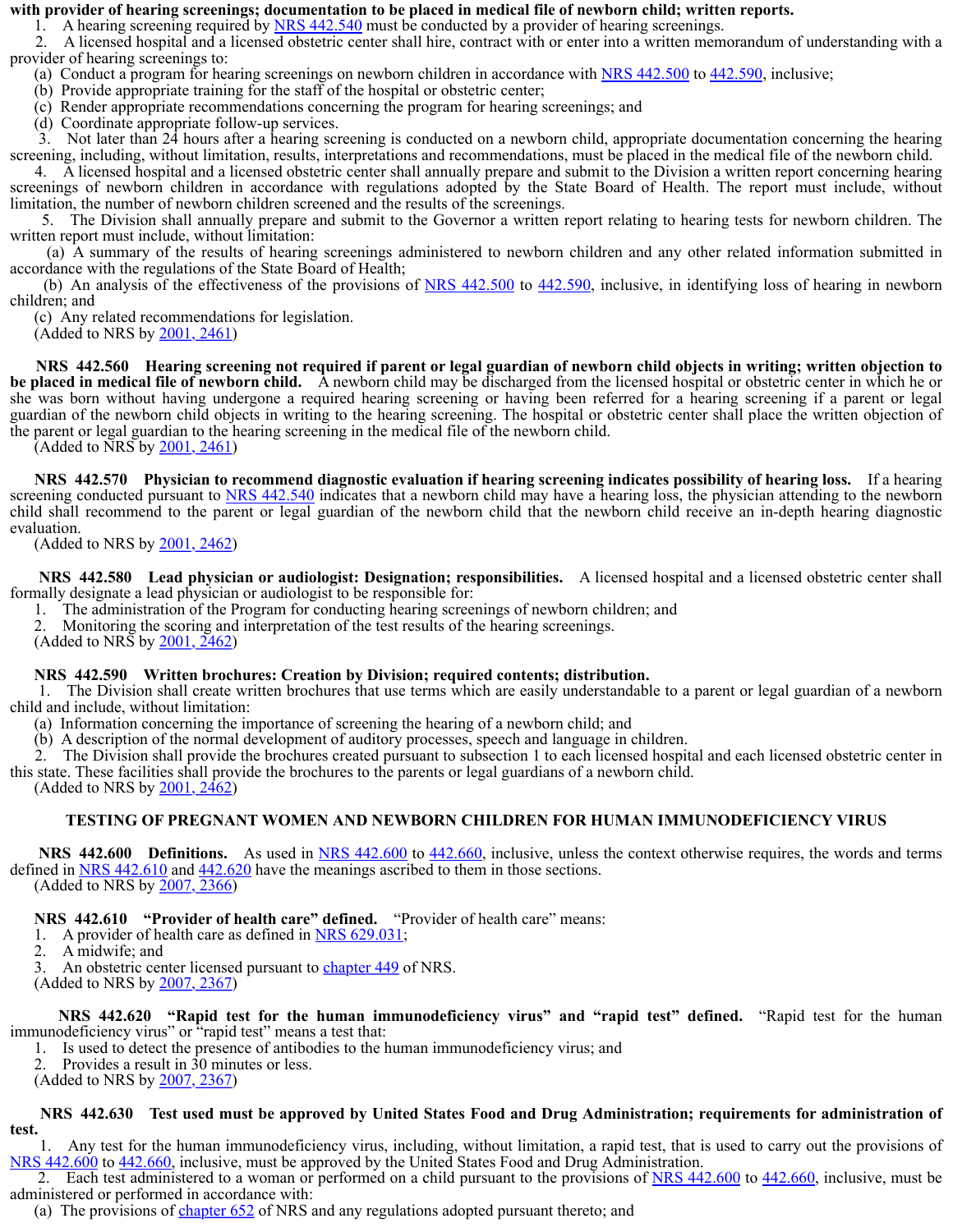(b) The Clinical Laboratory Improvement Amendments of 1988, Public Law No. 100-578, 42 U.S.C. § 263a, if applicable. (Added to NRS by 2007, 2367)

#### **NRS 442.640 Requirement for testing of pregnant woman for human immunodeficiency virus.**

 1. A provider of health care who provides prenatal care to a woman during the first trimester of her pregnancy shall ensure that the woman receives, at her first visit or as soon thereafter as practicable, the routine prenatal screening tests recommended for all pregnant women by the Centers for Disease [Control and](https://www.leg.state.nv.us/Statutes/80th2019/Stats201901.html#Stats201901page43) Prevention, including, without limitation, a screening test for the human immunodeficiency virus, unless the woman chooses not to have a screening test for the human immunodeficiency virus or any of the other prenatal screening tests.

 2. A provider of health care who provides prenatal care to a woman during the third trimester of her pregnancy shall ensure that the woman receives, between the 27th and the 36th week of gestation or as soon thereafter as practicable, a test for the human immunodeficiency virus if she:

 (a) Has not been tested for the human immunodeficiency virus earlier during her pregnancy or the results of an earlier test are not available; or

(b) Is at high risk for infection with the human immunodeficiency virus,

Ê unless the woman chooses not to have such a test.

3. A provider of health care who attends or assists a woman during childbirth shall:

 (a) Ensure that the woman receives a rapid test for the human immunodeficiency virus if she has not been tested for the human immunodeficiency virus earlier during her pregnancy or the results of an earlier test are not available, unless the woman chooses not to have such a test; and

 (b) If the rapid test is administered and the result of the rapid test is positive for the presence of antibodies to the human immunodeficiency virus, offer to initiate antiretroviral prophylaxis to reduce the risk of perinatal transmission of the human immunodeficiency virus as soon as practicable after receiving the result of the rapid test and without waiting for the results of any other test administered to confirm the result of the rapid test.

4. For the purposes of this section, a woman is at high risk for infection with the human immunodeficiency virus if she:

(a) Receives health care in:

 (1) A jurisdiction that the Centers for Disease Control and Prevention has identified as having an elevated incidence of human immunodeficiency virus or acquired immunodeficiency syndrome among women between the ages of 15 and 45 years; or

 (2) A health care facility that, under the standards of the Centers for Disease Control and Prevention, is considered a high-risk clinical setting because prenatal screening has identified at least one pregnant woman who is infected with the human immunodeficiency virus for each 1,000 pregnant women screened at the facility; or

 (b) Reports having one or more of the risk factors for infection with the human immunodeficiency virus identified by the Centers for Disease Control and Prevention, including, without limitation:

 (1) Engaging in sexual activities with more than one person during the pregnancy without using effective measures to protect against the transmission of the human immunodeficiency virus.

(2) Engaging in sexual activity with another person in exchange for money or other compensation.

 (3) Engaging in sexual activity with another person who is infected with the human immunodeficiency virus or who has one or more of the risk factors for infection with the human immunodeficiency virus identified by the Centers for Disease Control and Prevention.

(4) Receiving treatment for a sexually transmitted disease.

(5) Using a controlled substance or a dangerous drug.

(6) Receiving a blood transfusion between 1978 and 1985, inclusive.

5. As used in this section, "dangerous drug" has the meaning ascribed to it in  $NRS$  454.201.

(Added to NRS by 2007, 2367)

 **NRS 442.650 Requirement for testing of newborn child for human immunodeficiency virus.** A provider of health care who attends or assists at the delivery of a child shall, if the mother has not been tested for the human immunodeficiency virus earlier during her pregnancy or the results of an earlier test are not available, ensure that a rapid test for the human immunodeficiency virus is performed on the child unless a parent or legal guardian of the child objects to the performance of the test because it is contrary to the religious beliefs of the parent or legal guardian.

(Added to NRS by 2007, 2368)

 **NRS 442.660 Pamphlet to be provided before testing of pregnant woman or newborn child; contents of pamphlet.** A provider of health care shall ensure that, before a woman or newborn child receives any test that is used to carry out the provisions of NRS 442.600 to 442.660, inclusive, the woman or the parent or legal guardian of the newborn child receives a pamphlet of information concerning:

1. The human immunodeficiency virus and acquired immunodeficiency syndrome;

2. The test that will be administered pursuant to NRS 442.600 to 442.660, inclusive, and the benefits and consequences of the test;

3. Transmission of the human immunodeficiency virus and how to prevent its transmission;

If the pamphlet is for a woman being tested pursuant to  $NRS$  442.640, the right of a woman to refuse a test;

5. If the pamphlet is for the parent or legal guardian of a newborn child being tested pursuant to NRS 442.650, the right of the parent or legal guardian to object to a test of a newborn child because it is contrary to the religious beliefs of the parent or legal guardian; and

 6. Any other information recommended by the Department or the Centers for Disease Control and Prevention of the United States Department of Health and Human Services that the provider of health care determines useful.

(Added to NRS by 2007, 2368)

#### **EXAMINATION OF INFANTS FOR CRITICAL CONGENITAL HEART DISEASE**

# **NRS 442.680 Examination required; confirmation of results; exception to requirement; regulations.**

 1. Except as otherwise provided in subsection 3, any physician, midwife or nurse attending or assisting in any way any infant at childbirth at an obstetric center or a hospital which regularly offers obstetric services in the normal course of business and not only on an emergency basis shall make or cause to be made an examination of the infant, to determine whether the infant may suffer from critical congenital heart disease, including, without limitation, conducting pulse oximetry screening. If the physician, midwife or nurse who conducts the examination is not the attending physician of the infant, the physician, midwife or nurse shall submit the results of the examination to the attending physician of the infant.

 2. If the examination reveals that an infant may suffer from critical congenital heart disease, the attending physician of the infant shall conduct an examination to confirm whether the infant does suffer from critical congenital heart disease. If the attending physician determines that the infant suffers from critical congenital heart disease, the attending physician must: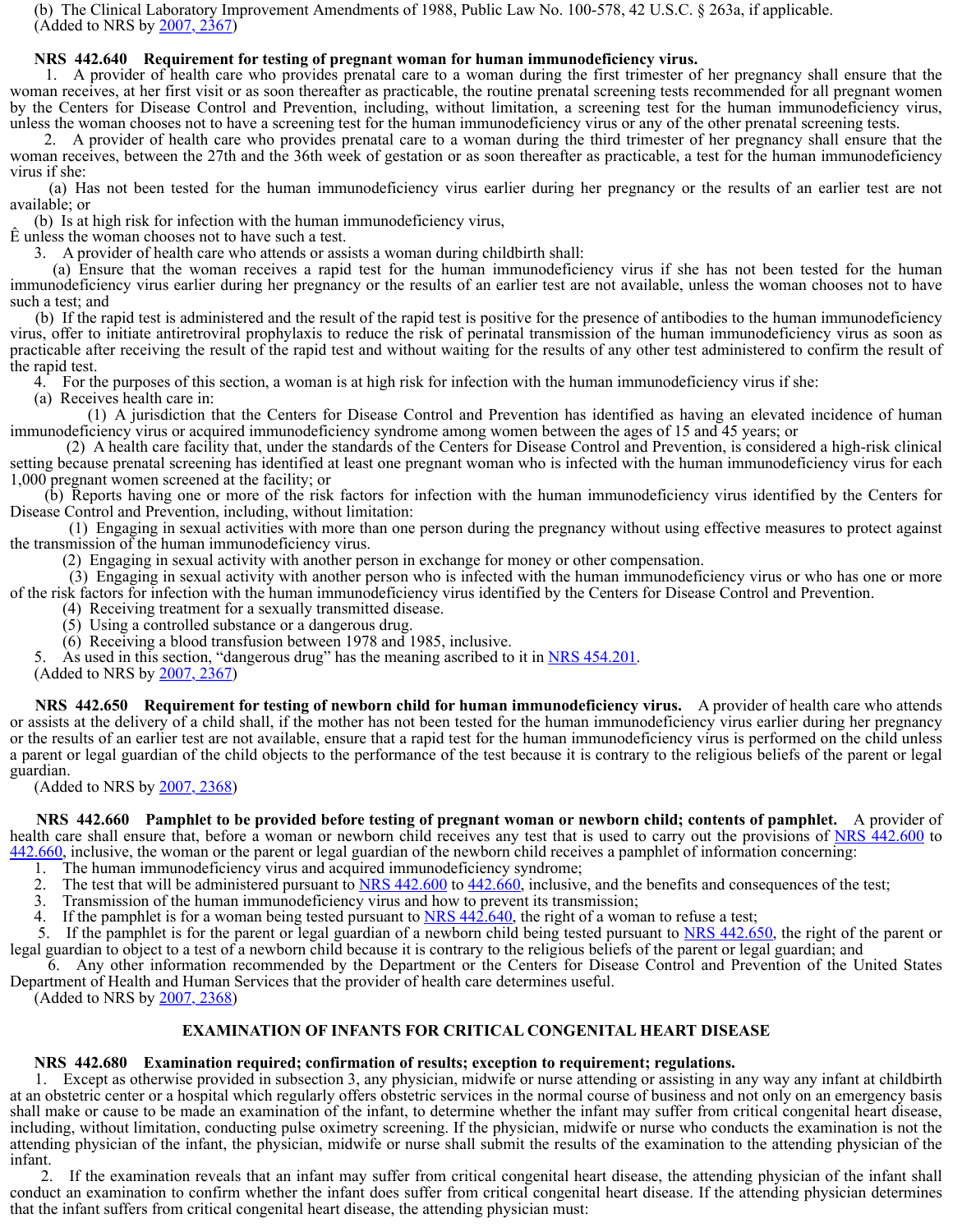(a) Report the condition to the Chief Medical Officer or a representative of the Chief Medical Officer; and

 (b) Discuss the condition with the parent, parents or other persons responsible for the care of the infant and inform them of the treatment necessary for the amelioration of the condition.

 3. An examination of an infant is not required pursuant to this section if either parent files a written objection with the person responsible for conducting the examination or with the obstetric center or hospital at which the infant is born.

4. The State Board of Health may adopt such regulations as necessary to carry out the provisions of this section.

(Added to NRS by 2013, 2115)

# **SCREENING FOR AMOUNT OF LEAD IN BLOOD OF CHILDREN**

#### **NRS 442.700 Department to encourage performance of tests; reports of results.**

1. The Department shall encourage each provider of health care or other services who:

 (a) Is qualified to conduct blood tests during the course of his or her practice to perform, or cause to be performed, a test to determine the amount of lead in the blood of each child receiving services from the provider of health care or other services when the child:

(1) Reaches 12 and 24 months of age, respectively; or

(2) At least once before the child reaches 6 years of age.

 (b) Provides early and periodic screening, diagnostic and treatment services to a child in accordance with 42 U.S.C. §§ 1396 et seq. to conduct, or cause to be conducted, a screening for the amount of lead in the blood of the child in accordance with the guidelines of the Centers for Medicare and Medicaid Services of the United States Department of Health and Human Services.

 2. Any result of a blood test specified in subsection 1 which is obtained by using a capillary specimen and which indicates an amount of lead in the blood that is greater than the amount designated by the Council of State and Territorial Epidemiologists or, if that organization ceases to exist, an organization designated by regulation of the State Board of Health, as indicating an elevated amount of lead must, as soon as practicable after the result is obtained, be confirmed by a second test using a sample of blood from a vein of the child.

 3. Each qualified laboratory, office of a provider of health care or other services or medical facility that conducts a blood test for the presence of lead in a child who is under 18 years of age shall, as soon as practicable after conducting the test, submit a report of the results of the test to the appropriate health authority in accordance with regulations adopted by the State Board of Health. The report must include, without limitation:

(a) The name, sex, race, ethnicity and date of birth of the child;

(b) The address of the child, including, without limitation, the county and zip code in which the child resides;

(c) The date on which the sample was collected;

(d) The type of sample that was collected; and

(e) The name and contact information of the provider of health care who ordered the test.

4. As used in this section:

(a) "Health authority" has the meaning ascribed to it in  $NRS$  441A.050.

(b) "Medical facility" has the meaning ascribed to it in <u>NRS 449.0151</u>. (Added to NRS by  $\frac{2009}{457}$ ; A  $\frac{2019}{3041}$ )

## **ACCOUNT FOR FAMILY PLANNING**

**NRS** 442.710 **Definitions.** As used in NRS 442.710 to 442.745, inclusive, unless the context otherwise requires, the words and terms defined in NRS 442.715 and 442.720 have the meanings ascribed to them in those sections. (Added to NRS by 2017, 739)

 **NRS 442.715 "Account" defined.** "Account" means the Account for Family Planning created by NRS 442.725. (Added to NRS by 2017, 739)

 **NRS 442.720 "Director" defined.** "Director" means the Director of the Department of Health and Human Services. (Added to NRS by 2017, 739; A 2019, 1505)

## **NRS 442.725 Creation of Account for Family Planning; use of money in Account; provision of services funded by money in Account; administration of Account; discrimination against provider of services prohibited.**

 1. The Account for Family Planning is hereby created in the State General Fund. The Director or his or her designee shall administer the Account.

2. Except as otherwise provided in subsection 6, the money in the Account must be expended to:

 (a) Award grants of money to local governmental entities and nonprofit organizations to provide the family planning services described in subsection 3 to all persons who would otherwise have difficulty obtaining such services because of poverty, lack of insurance or transportation or any other reason; or

 (b) Pay for family planning services described in subsection 3 which are provided by a department or division of the Executive Department of State Government or pursuant to a contract with such a department or division, which may include, without limitation, a contract with a community health nurse, a consultant or any other person or entity.

3. Money in the Account may only be used to pay for:

(a) The provision of education by trained personnel concerning family planning;

(b) The distribution of information concerning family planning;

 (c) The referral of persons to appropriate agencies, organizations and providers of health care for consultation, examination, treatment, genetic counseling and prescriptions for the purpose of family planning;

 (d) The distribution of contraceptives, the installation of contraceptive devices and the performance of contraceptive procedures approved by the United States Food and Drug Administration, which must be limited to:

(1) Voluntary sterilization for men and women;

(2) Surgical sterilization implants for women;

(3) Implantable rods;

(4) Copper-based intrauterine devices;

(5) Progesterone-based intrauterine devices;

(6) Injections;

(7) Combined estrogen- and progestin-based drugs;

(8) Progestin-based drugs;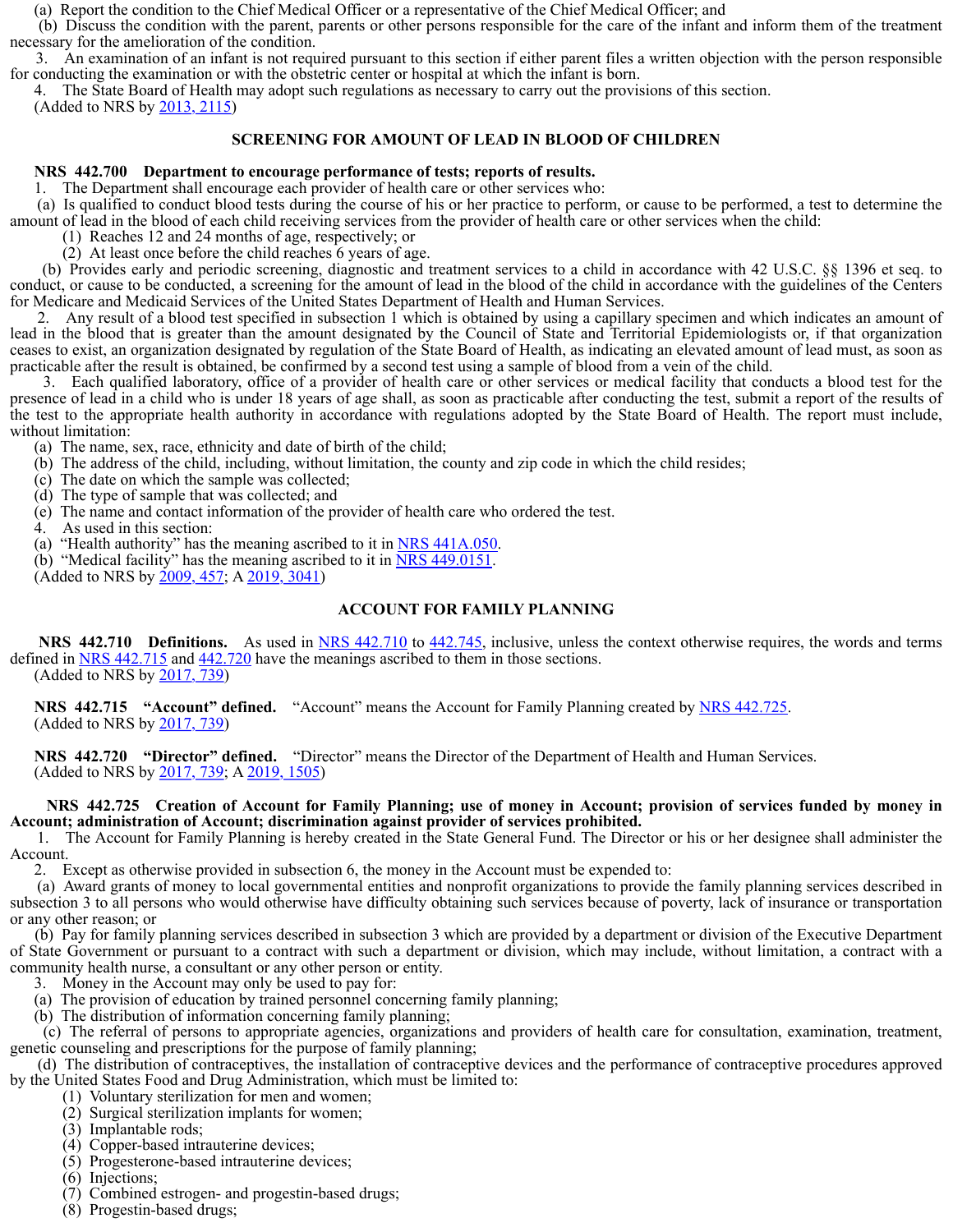(9) Extended- or continuous-regimen drugs;

- (10) Estrogen- and progestin-based patches;
- (11) Vaginal contraceptive rings; (12) Diaphragms with spermicide;
- (13) Sponges with spermicide;
- (14) Cervical caps with spermicide;
- (15) Condoms;
- (16) Spermicide;

 (17) Combined estrogen- and progestin-based drugs for emergency contraception or progestin-based drugs for emergency contraception; and

(18) Ulipristal acetate for emergency contraception;

(e) The provision of or referral of persons for preconception health services and assistance to achieve pregnancy;

(f) The provision of or referral of persons for testing for and treatment of sexually transmitted infections; and

 (g) The provision of any vaccinations recommended by the Advisory Committee on Immunization Practices of the Centers for Disease Control and Prevention of the United States Department of Health and Human Services or its successor organization.

 4. Family planning services funded by a local governmental entity using a grant awarded pursuant to paragraph (a) of subsection 2 may be provided wholly or partially through a contract between the local governmental entity and another local governmental entity, an agency of the State, a community health nurse, a consultant or any other person or entity.

5. Family planning services paid for pursuant to this section must be made available to all persons requesting such services:

(a) In a manner that protects the dignity of the recipient;

 (b) Without regard to religion, race, color, national origin, physical or mental disability, age, sex, gender identity or expression, sexual orientation, number of previous pregnancies or marital status;

(c) In accordance with written clinical protocols that are in accordance with nationally recognized standards of care; and

(d) By persons who are required by  $NRS\,432B.220$  to report the abuse or neglect of a child.

6. The Director or his or her designee may not use more than 5 percent of the money in the Account to administer the Account.

 7. The Director or his or her designee shall award grants of money from the Account pursuant to paragraph (a) of subsection 2 based entirely on the need for family planning services in the community served by the local governmental entity or the nonprofit organization and the ability of the local governmental entity or nonprofit organization to effectively deliver family planning services.

 8. The Director or his or her designee or any entity that receives a grant or enters into a contract pursuant to subsection 2 shall not discriminate against any provider of family planning services in any manner, including, without limitation, by:

(a) Refusing to allow a provider of family planning services to provide family planning services paid with money from the Account; or

(b) Failing to provide timely or appropriate reimbursement for such family planning services.

 9. The existence of the Account does not create a right in any local government or nonprofit organization or other entity to receive money from the Account.

 10. As used in this section, "preconception health services" means the promotion of proper health practices, screenings and interventions conducted before pregnancy to identify and modify biomedical, behavioral and social risks to a woman's health or pregnancy outcome through prevention and management.

(Added to NRS by 2017, 739; A 2019, 1505)

# **NRS 442.730 Gifts, grants and donations.**

 1. The Director or his or her designee may apply for and accept any gift, donation, bequest, grant or other source of money for the purpose of awarding grants pursuant to NRS 442.725. Any money so received must be deposited in the Account.

 2. The interest and income earned on money in the Account from any gift, donation or bequest, after deducting any applicable charges, must be credited to the Account.

 3. Money from any gift, donation or bequest that remains in the Account at the end of the fiscal year does not revert to the State General Fund, and the balance in the Account must be carried forward to the next fiscal year.

(Added to NRS by 2017, 741; A 2019, 1508)

# **NRS 442.735 Duties of grant recipient; confidentiality of information concerning recipient of services.**

1. A local governmental entity or nonprofit organization that receives a grant pursuant to NRS 442.725 shall:

 (a) Inform a person to whom the entity or organization provides education concerning family planning which is funded by a grant of any methods or procedures that may be used to assist the person to achieve his or her goals concerning family planning. The information must include:

 (1) A clear explanation of family planning services, procedures, prescriptions and devices available directly from the entity or organization and those for which referral is required;

 (2) A description of any risks of the method or procedure, including possible negative outcomes and discomfort or pain that may result from using the method or procedure;

(3) A description of the likely outcome and benefits of using the method or procedure;

(4) A description of any alternative methods or procedures designed to accomplish the same goal; and

(5) Answers to any questions the person has concerning the method or procedure.

 (b) Notify a person to whom the entity or organization provides education concerning family planning which is funded by a grant that the person is free to refuse any method or procedure about which the entity or organization informs the person pursuant to paragraph (a).

 2. Any personally identifiable information concerning a person to whom services funded by a grant pursuant to NRS 442.725 are provided is confidential. A local governmental entity or nonprofit organization that receives such a grant shall comply with all laws concerning the privacy of information, including, without limitation, the Health Insurance Portability and Accountability Act of 1996, Public Law 104-191, as amended, and applicable regulations.

(Added to NRS by 2017, 741)

# **NRS 442.745 Regulations.**

1. The State Board of Health shall adopt any regulations necessary to carry out the provisions of NRS 442.710 to 442.745, inclusive. The regulations must establish, without limitation:

(a) The manner in which a local governmental entity or nonprofit organization may apply for a grant pursuant to NRS 442.725; and

 (b) A requirement that the recipient of a grant pursuant to NRS 442.725 must submit any information that the State Board of Health determines is necessary for the Director or his or her designee to determine the purposes for which such a grant was used and evaluate the outcomes of services provided using such grants.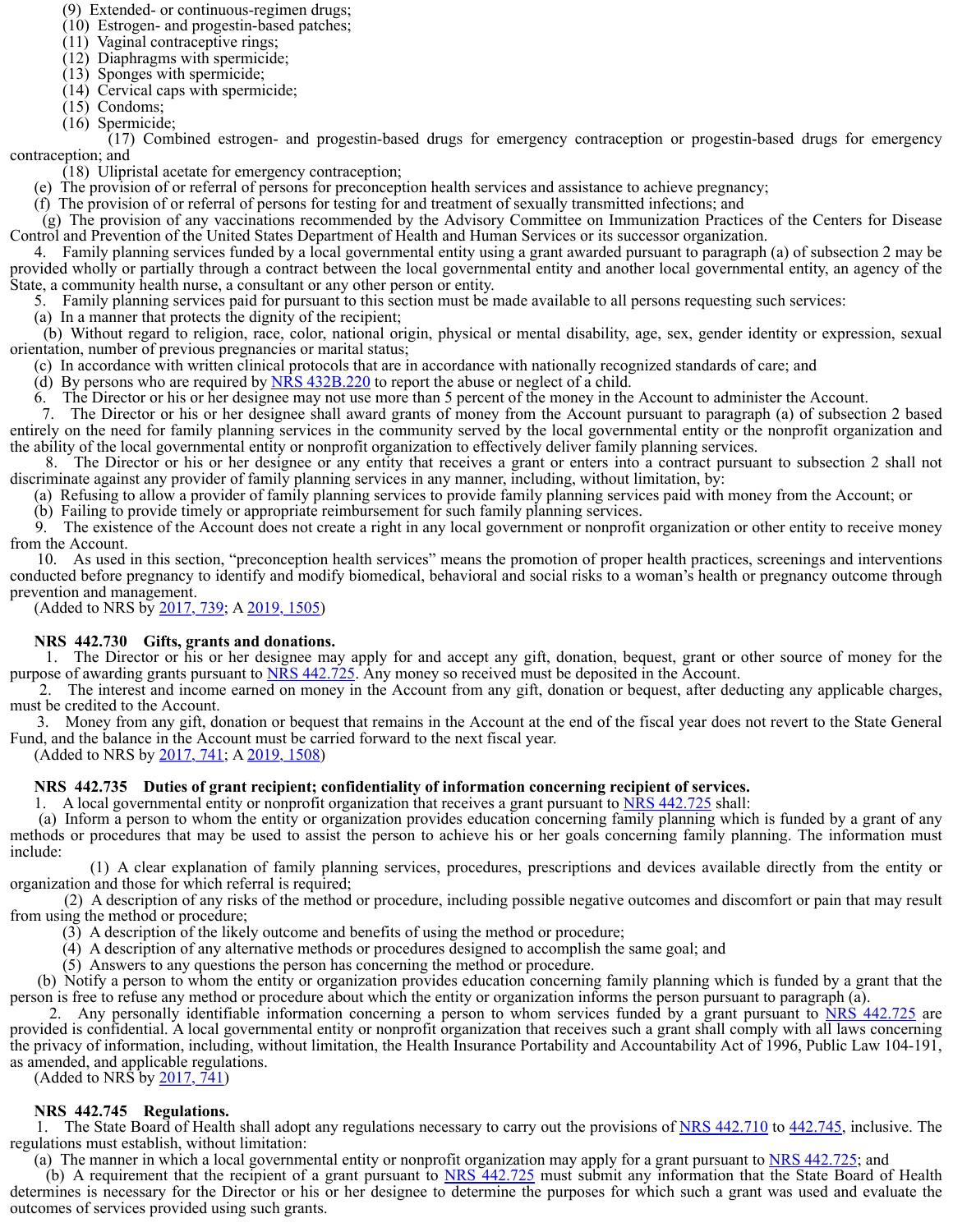2. The regulations adopted pursuant to this section must not require a local governmental entity or nonprofit organization to apply for a grant pursuant to **NRS 442.725.** 

(Added to NRS by 2017, 741; A 2019, 1508)

## **MATERNAL MORTALITY REVIEW COMMITTEE**

**NRS** 442.751 Definitions. [Effective January 1, 2020.] As used in NRS 442.751 to 442.774, inclusive, unless the context otherwise requires, the words and terms defined in  $NRS\,442.754$ ,  $442.757$  and  $442.761$  have the meanings ascribed to them in those sections. (Added to NRS by  $\frac{2019}{,}$  41, effective January 1, 2020)

 **NRS 442.754 "Committee" defined. [Effective January 1, 2020.]** "Committee" means the Maternal Mortality Review Committee established by NRS 442.764.

(Added to  $\overline{\text{NRS}}$  by  $\overline{2019}$ , 41, effective January 1, 2020)

 **NRS 442.757 "Maternal mortality" defined. [Effective January 1, 2020.]** "Maternal mortality" means the death of a woman during pregnancy, childbirth or the 365 days immediately following the end of a pregnancy. (Added to NRS by  $\frac{2019}{,}$  41, effective January 1, 2020)

 **NRS 442.761 "Severe maternal morbidity" defined. [Effective January 1, 2020.]** "Severe maternal morbidity" means an unexpected incident during childbirth that has a serious negative effect on the short-term or long-term health of the mother. (Added to NRS by 2019, 41, effective January 1, 2020)

# **NRS 442.764 Establishment; membership; compensation of members; member who is officer or employee of State or political subdivision; meetings; immunity from liability; acceptance of gifts, grants or donations; regulations. [Effective January 1, 2020.]**

1. The Maternal Mortality Review Committee is hereby established within the Department of Health and Human Services.

2. The Director shall appoint to the Committee not less than 6 members and not more than 12 members who:

 (a) Are providers of health care, representatives of nonprofit organizations whose work is related to health care or women's issues, representatives of agencies involved in vital statistics, law enforcement and public health and other persons interested in maternal health and welfare; and

(b) Represent the racial, ethnic, linguistic and geographic diversity of this State.

 3. The members of the Committee serve without compensation but are entitled to receive the per diem allowance and travel expenses provided for state officers and employees generally.

 4. A majority of the members of the Committee constitutes a quorum for the transaction of business, and a majority of a quorum present at any meeting is sufficient for any official action taken by the Committee.

 5. A member of the Committee who is an officer or employee of this State or a political subdivision of this State must be relieved from his or her duties without loss of regular compensation to prepare for and attend meetings of the Committee and perform any work necessary to carry out the duties of the Committee in the most timely manner practicable. A state agency or political subdivision of this State shall not require an officer or employee who is a member of the Committee to:

(a) Make up the time he or she is absent from work to carry out his or her duties as a member of the Committee; or

- (b) Take annual leave or compensatory time for the absence.
- 6. At the first meeting of the Committee and annually thereafter:
- (a) The Director shall appoint a Chair of the Committee;
- (b) The Committee shall elect a Secretary from among its members; and
- (c) The Committee shall adopt rules for its own management and government.

7. The Committee shall meet at least twice each year and may meet at such further times as deemed necessary by the Chair.

 8. A member of the Committee or an employee, agent or consultant of the Committee is not liable in a civil action for any act performed in good faith and within the scope of the duties of the Committee. For the purposes of this subsection, any act which violates a provision of law concerning the privacy of information shall be deemed to be outside the scope of the duties of the Committee.

9. The Director may:

(a) Apply for and accept gifts, grants or donations from any source for the purpose of carrying out the provisions of NRS 442.751 to 442.774, inclusive; and

(b) Adopt any regulations necessary to carry out the provisions of  $NRS$  442.751 to  $442.774$ , inclusive. (Added to NRS by  $2019, 41$ , effective January 1, 2020)

#### **NRS 442.767 Duties. [Effective January 1, 2020.]**

1. The Committee shall:

 (a) Identify and review each incident of maternal mortality in this State, regardless of the cause of death. Such a review must include, without limitation and to the extent that such records exist, a review of relevant medical records, birth and death certificates, records of an autopsy, records created by a medical facility or provider of emergency medical services, records of a social services agency, mental health records and records of a law enforcement agency described in NRS 442.774.

 (b) Use the Maternal Mortality Review Information Application developed by the Centers for Disease Control and Prevention of the United States Department of Health and Human Services or, if that application ceases to exist, a similar application designated by the Director, to conduct reviews pursuant to paragraph (a).

(c) Within the limits of available resources, review incidents and trends in severe maternal morbidity in this State.

 (d) Based on the reviews conducted pursuant to paragraphs (a) and (c), develop recommendations to prevent maternal mortality and severe maternal morbidity and disseminate findings and recommendations to providers of health care, medical facilities, other interested persons and entities and the public.

 (e) On or before April 1 of each year, compile and publish on an Internet website operated by the Department a report that consists of data concerning maternal mortality and severe maternal morbidity in this State during the immediately preceding year. Such data must be aggregated and presented in a manner that does not allow for the identification of any person.

 (f) On or before December 31 of each even-numbered year and in collaboration with the Chief Medical Officer, develop and submit to the Director of the Legislative Counsel Bureau for transmittal to the next regular session of the Legislature a report that includes, without limitation:

 (1) A description of the incidents of maternal mortality and severe maternal morbidity reviewed pursuant to paragraphs (a) and (c), respectively, during the immediately preceding 24 months, provided in a manner that does not allow for the identification of any person;